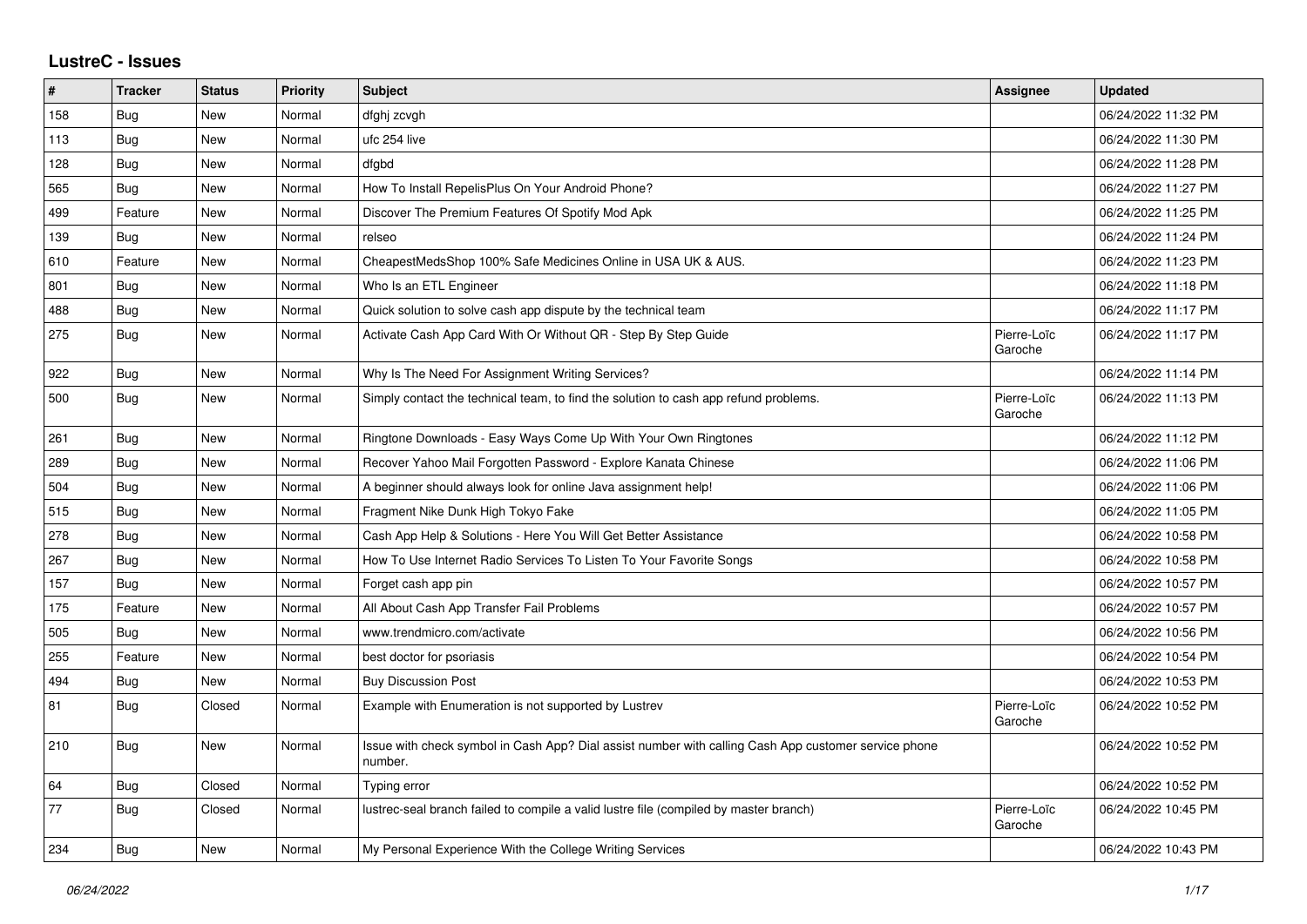| $\sharp$ | <b>Tracker</b> | <b>Status</b> | <b>Priority</b> | Subject                                                                          | Assignee               | <b>Updated</b>      |
|----------|----------------|---------------|-----------------|----------------------------------------------------------------------------------|------------------------|---------------------|
| 491      | Feature        | <b>New</b>    | Normal          | Automatically download and paste Reddit wallpapers into Windows                  |                        | 06/24/2022 10:43 PM |
| 197      | Bug            | New           | Normal          | SBL JABORANDI PLUS HAIR OIL - COMPLETE SCALP CARE (100ML)                        |                        | 06/24/2022 10:37 PM |
| 316      | Bug            | New           | Normal          | Finden Sie den besten Klingelton für Ihr Telefon                                 |                        | 06/24/2022 10:28 PM |
| 506      | <b>Bug</b>     | New           | Normal          | www.trendmicro.com/activate                                                      |                        | 06/24/2022 10:19 PM |
| 281      | Feature        | <b>New</b>    | Normal          | what are the types of Ringtones?                                                 | Anonymous              | 06/24/2022 10:19 PM |
| 219      | Bug            | New           | Normal          | Free Ringtones for Cell Phones.                                                  |                        | 06/24/2022 10:17 PM |
| 251      | Bug            | New           | Normal          | All About Cash App Transfer Fail Problems                                        | Pierre-Loïc<br>Garoche | 06/24/2022 10:14 PM |
| 284      | <b>Bug</b>     | <b>New</b>    | Normal          | All About Cash App Transfer Fail Problems                                        |                        | 06/24/2022 10:09 PM |
| 194      | <b>Bug</b>     | New           | Normal          | lace closure wigs                                                                |                        | 06/24/2022 10:09 PM |
| 480      | Bug            | New           | Normal          | Nur Online Shop                                                                  |                        | 06/24/2022 10:07 PM |
| 674      | <b>Bug</b>     | New           | Normal          | The best game in 2021                                                            | Pierre-Loïc<br>Garoche | 06/24/2022 10:05 PM |
| 269      | Bug            | New           | Normal          | Is there such a site for app design?                                             | Anonymous              | 06/24/2022 09:59 PM |
| 380      | Bug            | New           | Normal          | Moving Services in McLean VA                                                     |                        | 06/24/2022 09:53 PM |
| 649      | Feature        | New           | Normal          | Pear Health Benefits                                                             |                        | 06/24/2022 09:49 PM |
| 85       | <b>Bug</b>     | Closed        | Normal          | lustrev failed                                                                   | Pierre-Loïc<br>Garoche | 06/24/2022 09:48 PM |
| 247      | Bug            | New           | Normal          | best 4 Channel Amp                                                               |                        | 06/24/2022 09:44 PM |
| 183      | <b>Bug</b>     | New           | Normal          | Nursing Assignment Help Online                                                   |                        | 06/24/2022 09:42 PM |
| 721      | Bug            | New           | Normal          | Cómo instalar un Mod Apk                                                         |                        | 06/24/2022 09:39 PM |
| 181      | Bug            | New           | Normal          | <b>Healthcare Custom Writing Services</b>                                        |                        | 06/24/2022 09:38 PM |
| 74       | Bug            | New           | Normal          | const is not supported inside contract                                           | Pierre-Loïc<br>Garoche | 06/24/2022 09:36 PM |
| 496      | <b>Bug</b>     | New           | Normal          | What is Live NetTV?                                                              |                        | 06/24/2022 09:22 PM |
| 707      | <b>Bug</b>     | New           | Normal          | Why Accounting Assignments Are Beneficial For The Students?                      | Pierre-Loïc<br>Garoche | 06/24/2022 09:16 PM |
| 789      | <b>Bug</b>     | New           | Normal          | Full version                                                                     |                        | 06/24/2022 09:11 PM |
| 541      | <b>Bug</b>     | <b>New</b>    | Normal          | How to fix the cash app payment failed errors?                                   |                        | 06/24/2022 09:04 PM |
| 490      | Bug            | New           | Normal          | Unlock cash app account by getting quick solutions from the technical executives |                        | 06/24/2022 09:04 PM |
| 168      | Bug            | New           | Normal          | UFC 256 Live Stream Online                                                       |                        | 06/24/2022 08:59 PM |
| 589      | <b>Bug</b>     | New           | Normal          | How can I get the cash app phone number of customer support?                     |                        | 06/24/2022 08:57 PM |
| 180      | Feature        | <b>New</b>    | Normal          | homoeobazaar                                                                     |                        | 06/24/2022 08:56 PM |
| 568      | <b>Bug</b>     | New           | Normal          | Instale a versão mais recente do YouTube Premium                                 |                        | 06/24/2022 08:51 PM |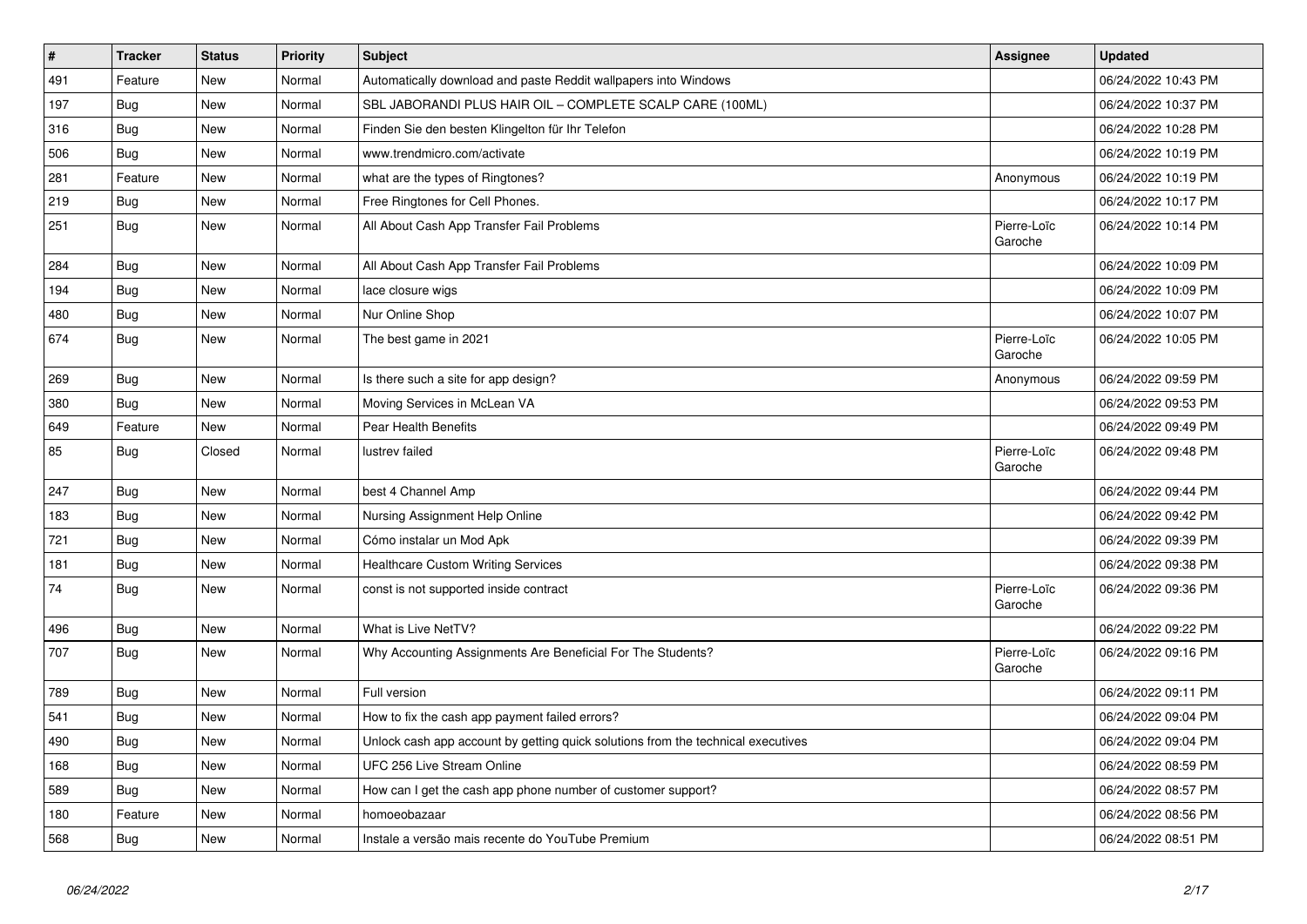| $\vert$ # | Tracker    | <b>Status</b> | <b>Priority</b> | <b>Subject</b>                                                                           | Assignee               | <b>Updated</b>      |
|-----------|------------|---------------|-----------------|------------------------------------------------------------------------------------------|------------------------|---------------------|
| 67        | <b>Bug</b> | Closed        | Normal          | Lusi generation failed because of parser in unstable branch                              | Pierre-Loïc<br>Garoche | 06/24/2022 08:42 PM |
| 237       | Feature    | New           | Normal          | HP Printer Assistant Software   Download & Install HP Assistant                          |                        | 06/24/2022 08:40 PM |
| 345       | <b>Bug</b> | New           | Normal          | Stain Protection Services in Chesapeake VA                                               |                        | 06/24/2022 08:39 PM |
| 333       | Bug        | New           | Normal          | Mold Removal Services in Norfolk VA                                                      |                        | 06/24/2022 08:37 PM |
| 626       | Feature    | Closed        | Normal          | hello                                                                                    |                        | 06/24/2022 08:30 PM |
| 623       | Bug        | New           | Normal          | Listen to online radio stations for mobile phones                                        |                        | 06/24/2022 08:21 PM |
| 640       | Bug        | New           | Normal          | play game with me                                                                        |                        | 06/24/2022 08:20 PM |
| 759       | <b>Bug</b> | New           | Normal          | Canon IJ Network Tool                                                                    | Pierre-Loïc<br>Garoche | 06/24/2022 08:18 PM |
| 211       | Bug        | New           | Normal          | Problem in Cash App rebate? Call Cash App customer service number for help.              |                        | 06/24/2022 08:17 PM |
| 510       | Feature    | New           | Normal          | Fashion                                                                                  | Anonymous              | 06/24/2022 08:12 PM |
| 88        | Bug        | New           | Normal          | kind2 output: When for node arguments                                                    | Pierre-Loïc<br>Garoche | 06/24/2022 08:12 PM |
| 258       | <b>Bug</b> | New           | Normal          | Fake Nike Dunk High AMBUSH Deep Royal                                                    |                        | 06/24/2022 08:07 PM |
| 537       | Bug        | New           | Normal          | Get tech assistance with customer support on ATT Yahoo email login issue.                |                        | 06/24/2022 08:07 PM |
| 664       | <b>Bug</b> | New           | Normal          | Tea TV Apk Download - The Best Way to Watch Movies Offline                               |                        | 06/24/2022 08:01 PM |
| 495       | Bug        | New           | Normal          | Twitch Clip Downloader Download Twitch Clips Online 2021                                 |                        | 06/24/2022 07:59 PM |
| 629       | Bug        | New           | Normal          | How Can I Load Cash App Card at Walmart straight away?                                   |                        | 06/24/2022 07:55 PM |
| 189       | Bug        | New           | Normal          | <b>College Biology Writing Services</b>                                                  |                        | 06/24/2022 07:52 PM |
| 501       | Bug        | New           | Normal          | How Do I Annihilate Cash App Transfer Failed Problems Effectively                        | Pierre-Loïc<br>Garoche | 06/24/2022 07:51 PM |
| 228       | Bug        | New           | Normal          | Why Does Cash App Transaction Failed? - Here Is the Answer                               |                        | 06/24/2022 07:49 PM |
| 497       | Bug        | New           | Normal          | Fake Nike Dunk Low Off-White Lot 50                                                      |                        | 06/24/2022 07:45 PM |
| 502       | <b>Bug</b> | New           | Normal          | Les instructions pour définir des sonneries pour iPhone sont simples et faciles à suivre |                        | 06/24/2022 07:41 PM |
| 687       | Bug        | New           | Normal          | How to use twitch.tv/activate?                                                           |                        | 06/24/2022 07:39 PM |
| 485       | <b>Bug</b> | Closed        | Normal          | 10 Best Apps for Ringtones for the iPhone                                                |                        | 06/24/2022 07:39 PM |
| 248       | <b>Bug</b> | New           | Normal          | Mobile ringtones and attractiveness ringtones                                            |                        | 06/24/2022 07:37 PM |
| 133       | <b>Bug</b> | New           | Normal          | craftlabs                                                                                |                        | 06/24/2022 07:33 PM |
| 282       | <b>Bug</b> | New           | Normal          | Activate Cash App Card: Learn Simple Steps & Fix Errors                                  |                        | 06/24/2022 07:24 PM |
| 336       | Bug        | New           | Normal          | Tile & Grout Cleaning Services in Norfolk VA                                             |                        | 06/24/2022 07:24 PM |
| 169       | <b>Bug</b> | New           | Normal          | CV Maker - UAE CV Writing Agency                                                         |                        | 06/24/2022 07:22 PM |
| 508       | <b>Bug</b> | New           | Normal          | hire a professional dissertation help                                                    |                        | 06/24/2022 07:21 PM |
| 696       | <b>Bug</b> | New           | Normal          | How to Install the TuMangaOnline App                                                     |                        | 06/24/2022 07:20 PM |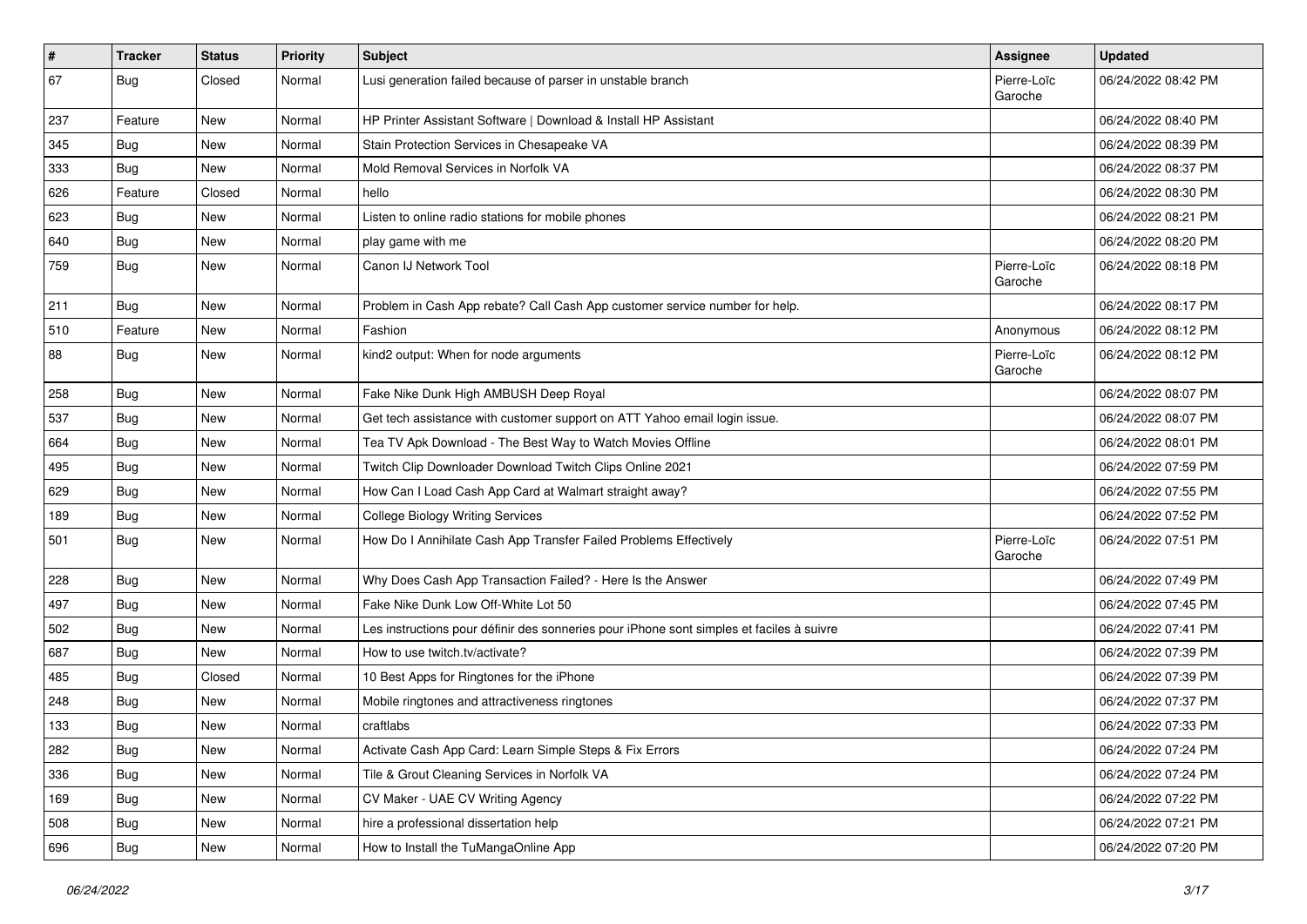| $\vert$ # | <b>Tracker</b> | <b>Status</b> | <b>Priority</b> | Subject                                                                                                                                                                                                                                                               | <b>Assignee</b>        | <b>Updated</b>      |
|-----------|----------------|---------------|-----------------|-----------------------------------------------------------------------------------------------------------------------------------------------------------------------------------------------------------------------------------------------------------------------|------------------------|---------------------|
| 719       | <b>Bug</b>     | New           | Normal          | How Do I Send \$5000 Through Cash App Account With Ease?                                                                                                                                                                                                              |                        | 06/24/2022 07:15 PM |
| 622       | Bug            | <b>New</b>    | Normal          | CheapestMedsShop   100% Safe Medicines Online in UK & AUS.                                                                                                                                                                                                            |                        | 06/24/2022 07:10 PM |
| 549       | <b>Bug</b>     | New           | Normal          | Radio Luisteren                                                                                                                                                                                                                                                       |                        | 06/24/2022 07:01 PM |
| 75        | Bug            | New           | Normal          | exception File "checks/algebraicLoop.ml", line 368, characters 16-22: Assertion failed                                                                                                                                                                                |                        | 06/24/2022 06:55 PM |
| 555       | <b>Bug</b>     | New           | Normal          | web design development in hyderabad                                                                                                                                                                                                                                   |                        | 06/24/2022 06:49 PM |
| 150       | <b>Bug</b>     | New           | Normal          | dfgh                                                                                                                                                                                                                                                                  |                        | 06/24/2022 06:46 PM |
| 231       | <b>Bug</b>     | New           | Normal          | Is the ringtone download difficult or not?                                                                                                                                                                                                                            | Pierre-Loïc<br>Garoche | 06/24/2022 06:35 PM |
| 522       | Feature        | New           | Normal          | Can You Check App Limits, If Cash app won't let me send money?                                                                                                                                                                                                        |                        | 06/24/2022 06:33 PM |
| 487       | Bug            | New           | Normal          | Cheap Fake Dunks                                                                                                                                                                                                                                                      |                        | 06/24/2022 06:29 PM |
| 574       | <b>Bug</b>     | New           | Normal          | How to fix the Epson printer offline issue due to a wired connection?                                                                                                                                                                                                 |                        | 06/24/2022 06:23 PM |
| 120       | <b>Bug</b>     | New           | Normal          | ghfjtkx                                                                                                                                                                                                                                                               | Pierre-Loïc<br>Garoche | 06/24/2022 06:21 PM |
| 604       | <b>Bug</b>     | <b>New</b>    | Normal          | <b>Idle Game Online</b>                                                                                                                                                                                                                                               |                        | 06/24/2022 06:16 PM |
| 473       | Bug            | New           | Normal          | Floor Stripping Arlington MA                                                                                                                                                                                                                                          |                        | 06/24/2022 06:14 PM |
| 257       | Bug            | New           | Normal          | Best latte machines                                                                                                                                                                                                                                                   |                        | 06/24/2022 06:11 PM |
| 788       | Bug            | New           | Normal          | Intro Maker Mod APK                                                                                                                                                                                                                                                   |                        | 06/24/2022 06:06 PM |
| 470       | Bug            | New           | Normal          | Commercial Floor Cleaning Westchester MA                                                                                                                                                                                                                              |                        | 06/24/2022 06:00 PM |
| 461       | <b>Bug</b>     | New           | Normal          | Germs Removal Medford MA                                                                                                                                                                                                                                              |                        | 06/24/2022 05:59 PM |
| 567       | Bug            | New           | Normal          | Singapore assignment help                                                                                                                                                                                                                                             |                        | 06/24/2022 05:55 PM |
| 141       | Feature        | New           | Normal          | Something about jerry curly                                                                                                                                                                                                                                           |                        | 06/24/2022 05:53 PM |
| 547       | Bug            | New           | Normal          | Get rid of the issue of cash app down by calling experts.                                                                                                                                                                                                             |                        | 06/24/2022 05:42 PM |
| 764       | Bug            | New           | Normal          | What is available to see what I can watch HBO Max?                                                                                                                                                                                                                    |                        | 06/24/2022 05:42 PM |
| 292       | <b>Bug</b>     | New           | Normal          | Venmo to Cash App Transfer Of Money- Explore Here                                                                                                                                                                                                                     |                        | 06/24/2022 05:41 PM |
| 593       | <b>Bug</b>     | New           | Normal          | Eiffel Spark Ultimate C2 SN series is a fully synthetic range of advanced performance engine oils blended in high<br>performance fully synthetic (PAO - polyalphaolefin) basestocks fortified with advanced technology additive<br>system, specifically formulated to |                        | 06/24/2022 05:38 PM |
| 244       | <b>Bug</b>     | New           | Normal          | Quels sont les avantages des stations de radio en ligne.                                                                                                                                                                                                              |                        | 06/24/2022 05:37 PM |
| 577       | Bug            | New           | Normal          | Follow these easy steps to make Admiral Casino Login                                                                                                                                                                                                                  |                        | 06/24/2022 05:34 PM |
| 246       | <b>Bug</b>     | New           | Normal          | The Beast App                                                                                                                                                                                                                                                         |                        | 06/24/2022 05:32 PM |
| 603       | Bug            | New           | Normal          | Premiere gratuito da lista de IPTV                                                                                                                                                                                                                                    |                        | 06/24/2022 05:30 PM |
| 466       | Bug            | New           | Normal          | Floor Stripping Westchester MA                                                                                                                                                                                                                                        |                        | 06/24/2022 05:26 PM |
| 193       | <b>Bug</b>     | New           | Normal          | 18% Discount on Homeopathic medicines                                                                                                                                                                                                                                 |                        | 06/24/2022 05:20 PM |
| 190       | <b>Bug</b>     | New           | Normal          | All About Cash App Transfer Fail Problems                                                                                                                                                                                                                             |                        | 06/24/2022 05:20 PM |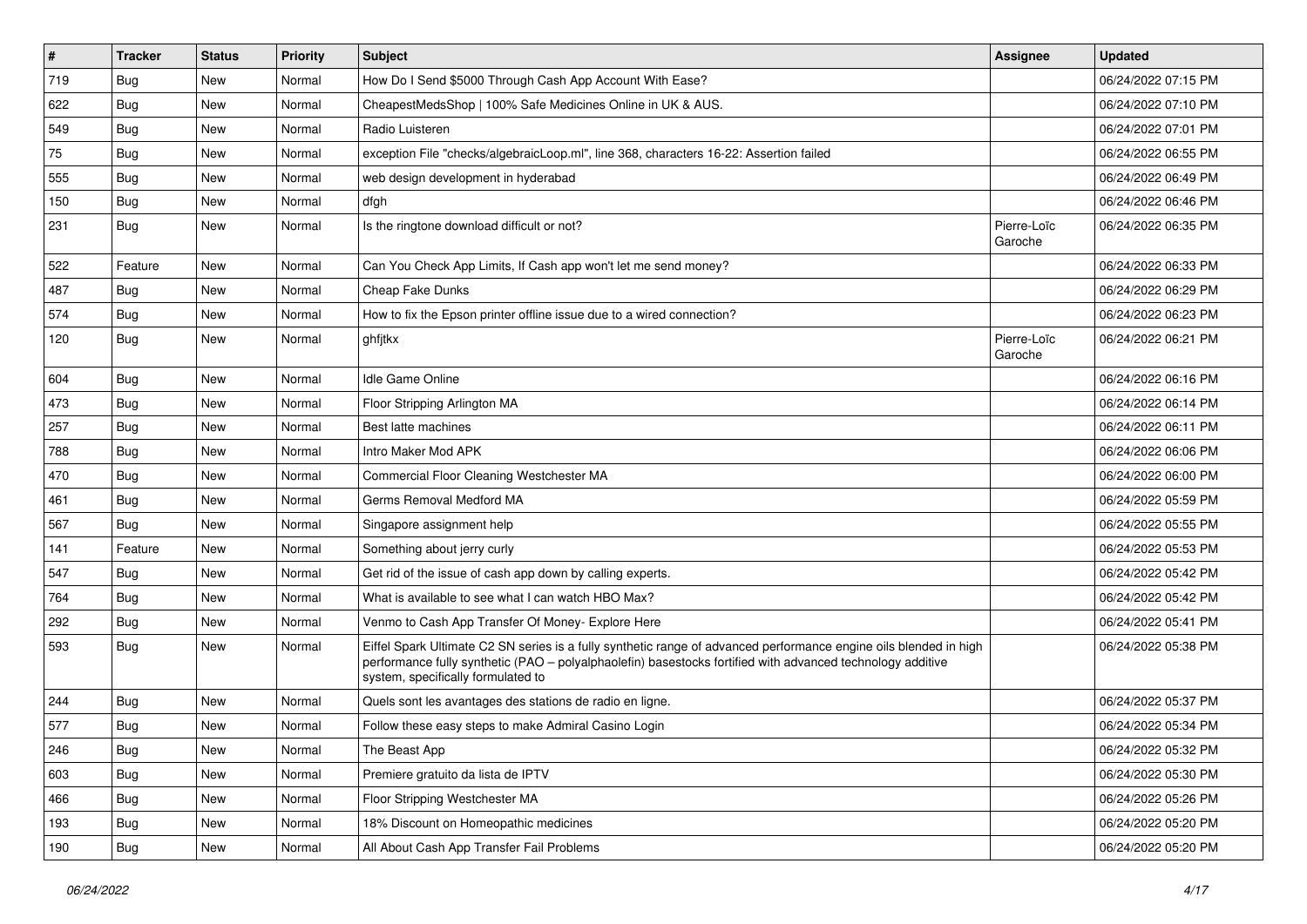| #   | <b>Tracker</b> | <b>Status</b> | <b>Priority</b> | <b>Subject</b>                                                                   | <b>Assignee</b>        | <b>Updated</b>      |
|-----|----------------|---------------|-----------------|----------------------------------------------------------------------------------|------------------------|---------------------|
| 662 | <b>Bug</b>     | New           | Normal          | Oreo TV Download - The Easiest Way to Watch Live TV                              |                        | 06/24/2022 05:18 PM |
| 581 | Bug            | New           | Normal          | E-Learning Course Help                                                           |                        | 06/24/2022 05:18 PM |
| 597 | Bug            | New           | Normal          | Universo s / f Download                                                          |                        | 06/24/2022 05:18 PM |
| 478 | Feature        | New           | Normal          | Is it safe to install third-party WhatsApp GB?                                   |                        | 06/24/2022 05:17 PM |
| 617 | Bug            | New           | Normal          | Buy Vidalista Tablets (Tadalafil) at [\$25 OFF + Free Shipping] Vidalistatablets |                        | 06/24/2022 05:14 PM |
| 543 | Feature        | New           | Normal          | Get tech assistance with customer support on ATT Yahoo email login issue.        |                        | 06/24/2022 05:08 PM |
| 89  | Bug            | Closed        | Normal          | <b>EMF</b> backend failed                                                        | Pierre-Loïc<br>Garoche | 06/24/2022 05:08 PM |
| 218 | <b>Bug</b>     | New           | Normal          | Popular Educational trends                                                       |                        | 06/24/2022 05:05 PM |
| 266 | Feature        | Closed        | Normal          | Escuchar las estaciones de radio en línea en la computadora                      |                        | 06/24/2022 05:04 PM |
| 347 | Bug            | New           | Normal          | Eco/Green Cleaning Services in Chesapeake VA                                     |                        | 06/24/2022 04:53 PM |
| 642 | Bug            | New           | Normal          | thong tin thoi tiet ngay hom nay                                                 |                        | 06/24/2022 04:48 PM |
| 118 | Bug            | New           | Normal          | golf                                                                             | Anonymous              | 06/24/2022 04:30 PM |
| 799 | <b>Bug</b>     | New           | Normal          | Who Is an ETL Engineer                                                           |                        | 06/24/2022 04:30 PM |
| 712 | Bug            | New           | Normal          | Tips and Tricks                                                                  |                        | 06/24/2022 04:19 PM |
| 142 | Feature        | New           | Normal          | About ashimary hair                                                              |                        | 06/24/2022 04:10 PM |
| 489 | Bug            | New           | Normal          | Get cash app refund instantly if sent to the wrong person                        |                        | 06/24/2022 03:54 PM |
| 115 | Bug            | New           | Normal          | NFL LIVE STREAM                                                                  |                        | 06/24/2022 03:52 PM |
| 616 | <b>Bug</b>     | New           | Normal          | Buy Anavar Tablets   Anavar For Sale in USA, UK & Australia                      |                        | 06/24/2022 03:52 PM |
| 80  | Bug            | Closed        | Normal          | Import error: node Memory_2047_001 is already defined.                           | Pierre-Loïc<br>Garoche | 06/24/2022 03:45 PM |
| 658 | Bug            | New           | Normal          | Watermelon Nutrition Facts And Health Benefits                                   |                        | 06/24/2022 03:36 PM |
| 531 | Bug            | New           | Normal          | Cheap Assignment Writing Service UK                                              | Anonymous              | 06/24/2022 03:32 PM |
| 530 | Bug            | New           | Normal          | Cheap Assignment Writing Service UK                                              | Anonymous              | 06/24/2022 03:21 PM |
| 701 | Bug            | New           | Normal          | Why Law Essay Helper UK is Necessary?                                            |                        | 06/24/2022 03:17 PM |
| 820 | Bug            | New           | Normal          | Metal Slug Apk para Android                                                      |                        | 06/24/2022 03:11 PM |
| 513 | <b>Bug</b>     | New           | Normal          | Unlock cash app account using the easy steps:                                    | Anonymous              | 06/24/2022 03:10 PM |
| 767 | <b>Bug</b>     | New           | Normal          | apkmod                                                                           |                        | 06/24/2022 03:02 PM |
| 639 | Bug            | New           | Normal          | thong tin chinh xac                                                              |                        | 06/24/2022 02:43 PM |
| 520 | Bug            | New           | Normal          | What Is The Major Role Of Cash.app/Help and Support Page?                        |                        | 06/24/2022 02:41 PM |
| 527 | Feature        | New           | Normal          | My Teachers                                                                      |                        | 06/24/2022 02:41 PM |
| 517 | <b>Bug</b>     | New           | Normal          | Proficient tips to take help of cash app support professionals:                  |                        | 06/24/2022 02:37 PM |
| 475 | Bug            | New           | Normal          | Floor Cleaning Arlington MA                                                      |                        | 06/24/2022 02:37 PM |
| 573 | <b>Bug</b>     | New           | Normal          | Experimente lo mejor en la aplicación Apk de juegos gratis                       |                        | 06/24/2022 02:32 PM |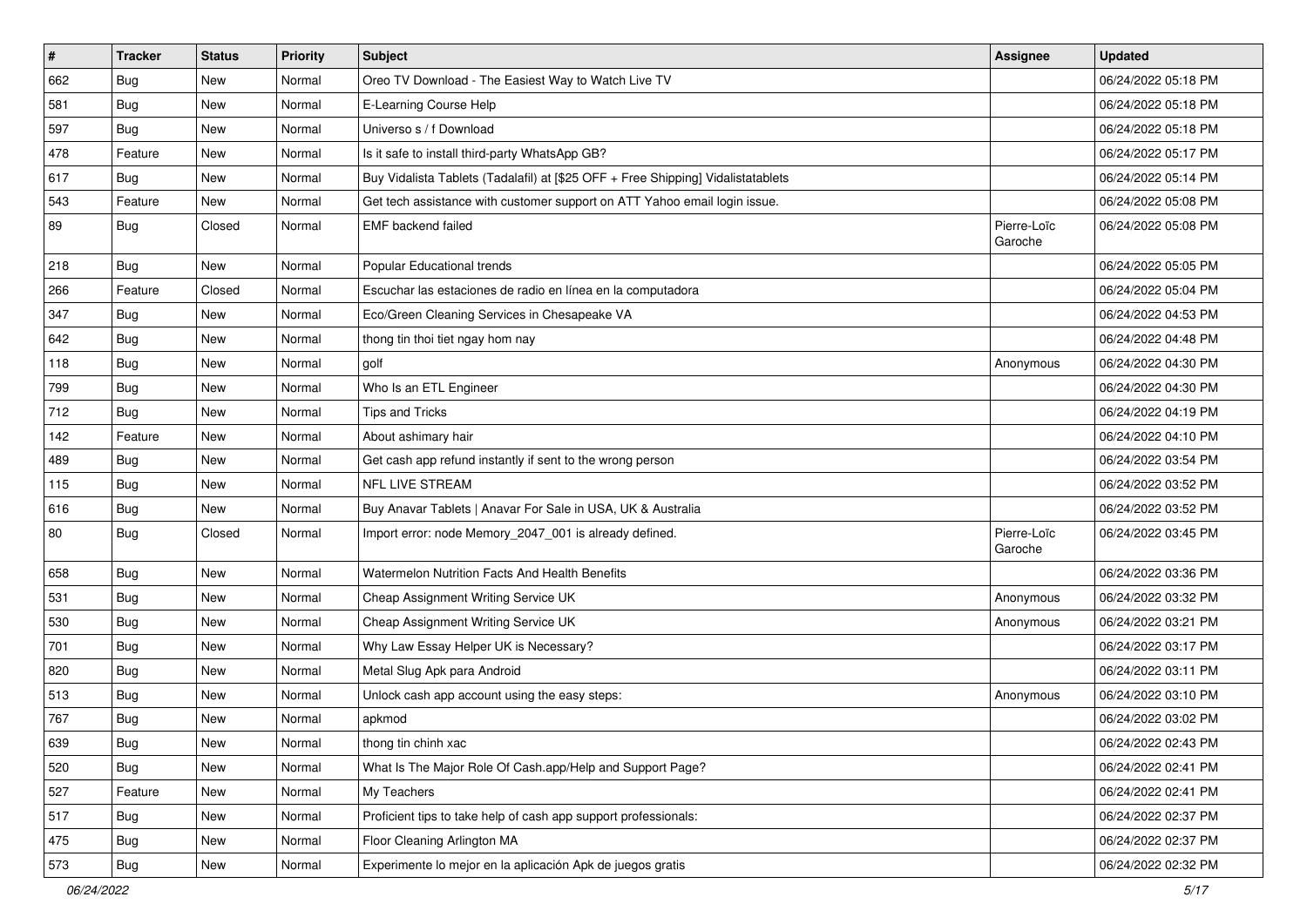| $\sharp$ | <b>Tracker</b> | <b>Status</b> | <b>Priority</b> | <b>Subject</b>                                                                                                                               | <b>Assignee</b>        | <b>Updated</b>      |
|----------|----------------|---------------|-----------------|----------------------------------------------------------------------------------------------------------------------------------------------|------------------------|---------------------|
| 132      | <b>Bug</b>     | New           | Normal          | concrete-everything                                                                                                                          |                        | 06/24/2022 02:24 PM |
| 771      | <b>Bug</b>     | <b>New</b>    | Normal          | united airlines baggage policy                                                                                                               |                        | 06/24/2022 02:22 PM |
| 644      | <b>Bug</b>     | New           | Normal          | <b>TeaTV App Review</b>                                                                                                                      |                        | 06/24/2022 02:20 PM |
| 264      | Bug            | New           | Normal          | We Buy Your Unwanted Car                                                                                                                     | Corentin<br>Lauverjat  | 06/24/2022 02:19 PM |
| 200      | <b>Bug</b>     | New           | Normal          | uiopi[o                                                                                                                                      |                        | 06/24/2022 02:10 PM |
| 814      | <b>Bug</b>     | New           | Normal          | <b>Stage Fright Cure</b>                                                                                                                     | Pierre-Loïc<br>Garoche | 06/24/2022 02:07 PM |
| 516      | <b>Bug</b>     | New           | Normal          | Does Cash App Help To Get Cash App Refund Without Any Interruption?                                                                          |                        | 06/24/2022 01:56 PM |
| 492      | Bug            | <b>New</b>    | Normal          | HD Streamz MOD APK v3.5.5 (Keine Werbung)                                                                                                    |                        | 06/24/2022 01:56 PM |
| 503      | Bug            | New           | Normal          | Youtube Premium Apk free download for Android                                                                                                |                        | 06/24/2022 01:56 PM |
| 628      | Bug            | New           | Normal          | CV reviewing services!                                                                                                                       |                        | 06/24/2022 01:53 PM |
| 657      | Bug            | New           | Normal          | Coconut Nutrition Facts And Health Benefits                                                                                                  |                        | 06/24/2022 01:49 PM |
| 140      | <b>Bug</b>     | New           | Normal          | sugarbalanceusa                                                                                                                              |                        | 06/24/2022 01:40 PM |
| 507      | Bug            | New           | Normal          | central.bitdefender.com                                                                                                                      |                        | 06/24/2022 01:37 PM |
| 146      | Bug            | New           | Normal          | bayabais                                                                                                                                     |                        | 06/24/2022 01:34 PM |
| 782      | Bug            | New           | Normal          | Comment faire une sonnerie téléphonique                                                                                                      |                        | 06/24/2022 01:32 PM |
| 694      | <b>Bug</b>     | New           | Normal          | How to Get Guidance On How To Cash App Withdrawal Limit?                                                                                     | Christophe<br>Garion   | 06/24/2022 01:30 PM |
| 724      | Bug            | New           | Normal          | Dial Chime Customer support number for a quick response                                                                                      |                        | 06/24/2022 01:30 PM |
| 714      | Bug            | New           | Normal          | Cuevana 3 Premium - Enjoy Your Favorite Movies and TV Shows on Your Smart TV                                                                 |                        | 06/24/2022 01:19 PM |
| 572      | Feature        | New           | Normal          | New features of WhatsApp Plus on Android phones                                                                                              | Pierre-Loïc<br>Garoche | 06/24/2022 12:59 PM |
| 331      | <b>Bug</b>     | New           | Normal          | Water Extraction Services in Norfolk VA                                                                                                      |                        | 06/24/2022 12:47 PM |
| 665      | Feature        | New           | Normal          | Look for a dedicated help with finance assignment                                                                                            |                        | 06/24/2022 12:47 PM |
| 116      | Bug            | New           | Normal          | aertaeyg                                                                                                                                     |                        | 06/24/2022 12:43 PM |
| 481      | <b>Bug</b>     | New           | Normal          | Nur Online Shop                                                                                                                              |                        | 06/24/2022 12:42 PM |
| 772      | <b>Bug</b>     | New           | Normal          | united airlines baggage policy                                                                                                               |                        | 06/24/2022 12:30 PM |
| 76       | <b>Bug</b>     | New           | Normal          | Import error: Load error: imported node real_to_int declared in a regular Lustre file. File "include/conv.lusi", line 1,<br>characters 0-64: |                        | 06/24/2022 12:10 PM |
| 717      | Bug            | New           | Normal          | Disney Plus Apk - Watch Movies and TV Shows on Your Device                                                                                   |                        | 06/24/2022 12:00 PM |
| 592      | Bug            | New           | Normal          | Deezer Premium APK - Baixe músicas de qualquer lugar do mundo de graça                                                                       |                        | 06/24/2022 12:00 PM |
| 126      | Feature        | New           | Normal          | Stussy Air Force 1 replica                                                                                                                   |                        | 06/24/2022 11:53 AM |
| 136      | Bug            | New           | Normal          | snappow                                                                                                                                      |                        | 06/24/2022 11:40 AM |
| 680      | Feature        | New           | Normal          | Word Jewels 2                                                                                                                                |                        | 06/24/2022 11:32 AM |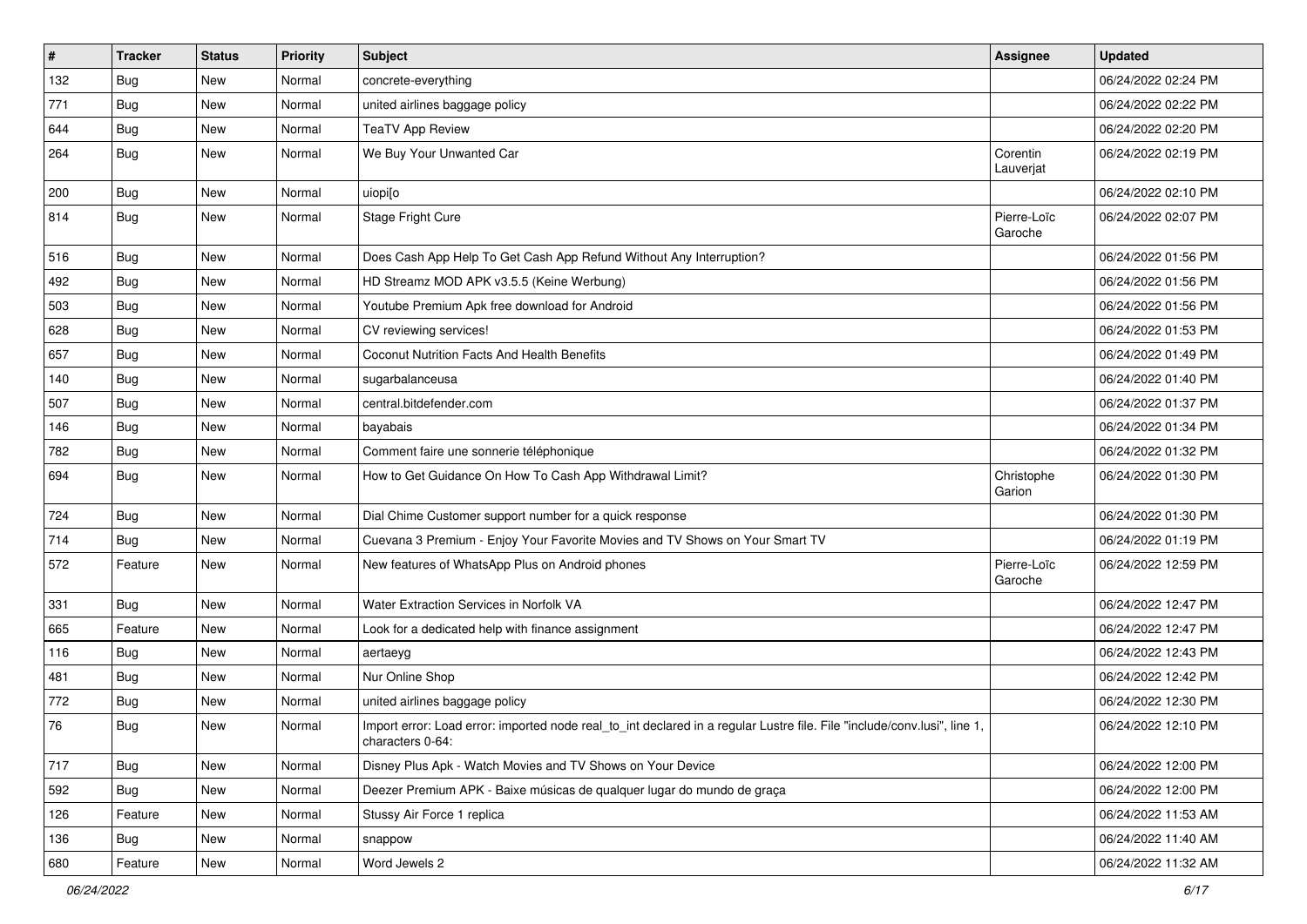| $\vert$ # | Tracker    | <b>Status</b> | <b>Priority</b> | <b>Subject</b>                                                                         | <b>Assignee</b>        | <b>Updated</b>      |
|-----------|------------|---------------|-----------------|----------------------------------------------------------------------------------------|------------------------|---------------------|
| 105       | Feature    | Closed        | Normal          | The NFL should be able to open                                                         |                        | 06/24/2022 11:27 AM |
| 521       | Feature    | New           | Normal          | Check out the Cash app Card balance for an overdraft.                                  | Pierre-Loïc<br>Garoche | 06/24/2022 11:26 AM |
| 519       | Bug        | New           | Normal          | Are you finding online UK Assignment writers?                                          |                        | 06/24/2022 11:13 AM |
| 561       | Bug        | New           | Normal          | Enjoy the Full YouTube Premium Experience With YouTube Premium Membership              |                        | 06/24/2022 11:10 AM |
| 260       | <b>Bug</b> | New           | Normal          | Web Design Services Near Me                                                            |                        | 06/24/2022 10:54 AM |
| 601       | <b>Bug</b> | New           | Normal          | Best Essay Writing Service UK                                                          | Pierre-Loïc<br>Garoche | 06/24/2022 10:50 AM |
| 525       | Bug        | New           | Normal          | If you don't have a QR code: How to activate cash app card in app                      |                        | 06/24/2022 10:47 AM |
| 599       | Bug        | New           | Normal          | Do you know how to delete cash app account from your computer?                         |                        | 06/24/2022 10:42 AM |
| 523       | <b>Bug</b> | New           | Normal          | What Is The Right Google Account Recovery Aid To Regain Account Access?                | Pierre-Loïc<br>Garoche | 06/24/2022 10:34 AM |
| 209       | Bug        | New           | Normal          | Neglect to access old Cash App account considering message notice issue? Contact help. |                        | 06/24/2022 10:27 AM |
| 1102      | Bug        | New           | Normal          | Charlottesville Travel Guide?                                                          |                        | 06/24/2022 10:10 AM |
| 557       | Feature    | New           | Normal          | <b>Business Law Assignment Help</b>                                                    |                        | 06/24/2022 10:05 AM |
| 151       | Feature    | New           | Normal          | Law Essay Writing Service - Assignments Planet                                         |                        | 06/24/2022 09:52 AM |
| 285       | <b>Bug</b> | New           | Normal          | Have you ever written an essay?                                                        |                        | 06/24/2022 09:38 AM |
| 774       | <b>Bug</b> | New           | Normal          | Follow proper initiatives                                                              |                        | 06/24/2022 09:27 AM |
| 512       | <b>Bug</b> | New           | Normal          | The Importance Of Using Custom Writing Services                                        |                        | 06/24/2022 09:26 AM |
| 621       | Bug        | New           | Normal          | Buy All Modafinil & Armodafinil Tablets @Buy Modafinil US                              |                        | 06/24/2022 09:26 AM |
| 612       | Bug        | New           | Normal          | Luxury Slingshot Rental                                                                |                        | 06/24/2022 09:09 AM |
| 1125      | <b>Bug</b> | New           | Normal          | What is Wordscapes?                                                                    |                        | 06/24/2022 09:05 AM |
| 161       | <b>Bug</b> | New           | Normal          | dfdrtyuio                                                                              |                        | 06/24/2022 08:54 AM |
| 677       | Bug        | New           | Normal          | Logo Design Services Near Me                                                           |                        | 06/24/2022 08:52 AM |
| 661       | <b>Bug</b> | New           | Normal          | Turbo VPN MOD APK Download                                                             |                        | 06/24/2022 08:51 AM |
| 586       | <b>Bug</b> | New           | Normal          | Best Modifications For Your Mobile Phone                                               |                        | 06/24/2022 08:48 AM |
| 265       | Bug        | New           | Normal          | 3 Faq's On Downloading To Your Apple Ipod                                              |                        | 06/24/2022 08:41 AM |
| 1077      | <b>Bug</b> | New           | Normal          | Les excellentes façons d'utiliser ces images                                           |                        | 06/24/2022 08:35 AM |
| 554       | Bug        | New           | Normal          | XvideoStudio Video Editor APK Free Download on TechToDown                              |                        | 06/24/2022 08:26 AM |
| 217       | <b>Bug</b> | New           | Normal          | How this service matter most?                                                          |                        | 06/24/2022 08:22 AM |
| 352       | <b>Bug</b> | New           | Normal          | Tile & Grout Cleaning Services in Chesapeake VA                                        |                        | 06/24/2022 08:14 AM |
| 659       | <b>Bug</b> | New           | Normal          | Olive Oil Properties And Health Benefits                                               |                        | 06/24/2022 08:09 AM |
| 650       | <b>Bug</b> | New           | Normal          | <b>Cherries Health Benefits</b>                                                        |                        | 06/24/2022 08:07 AM |
| 202       | <b>Bug</b> | New           | Normal          | blonde wig                                                                             |                        | 06/24/2022 08:01 AM |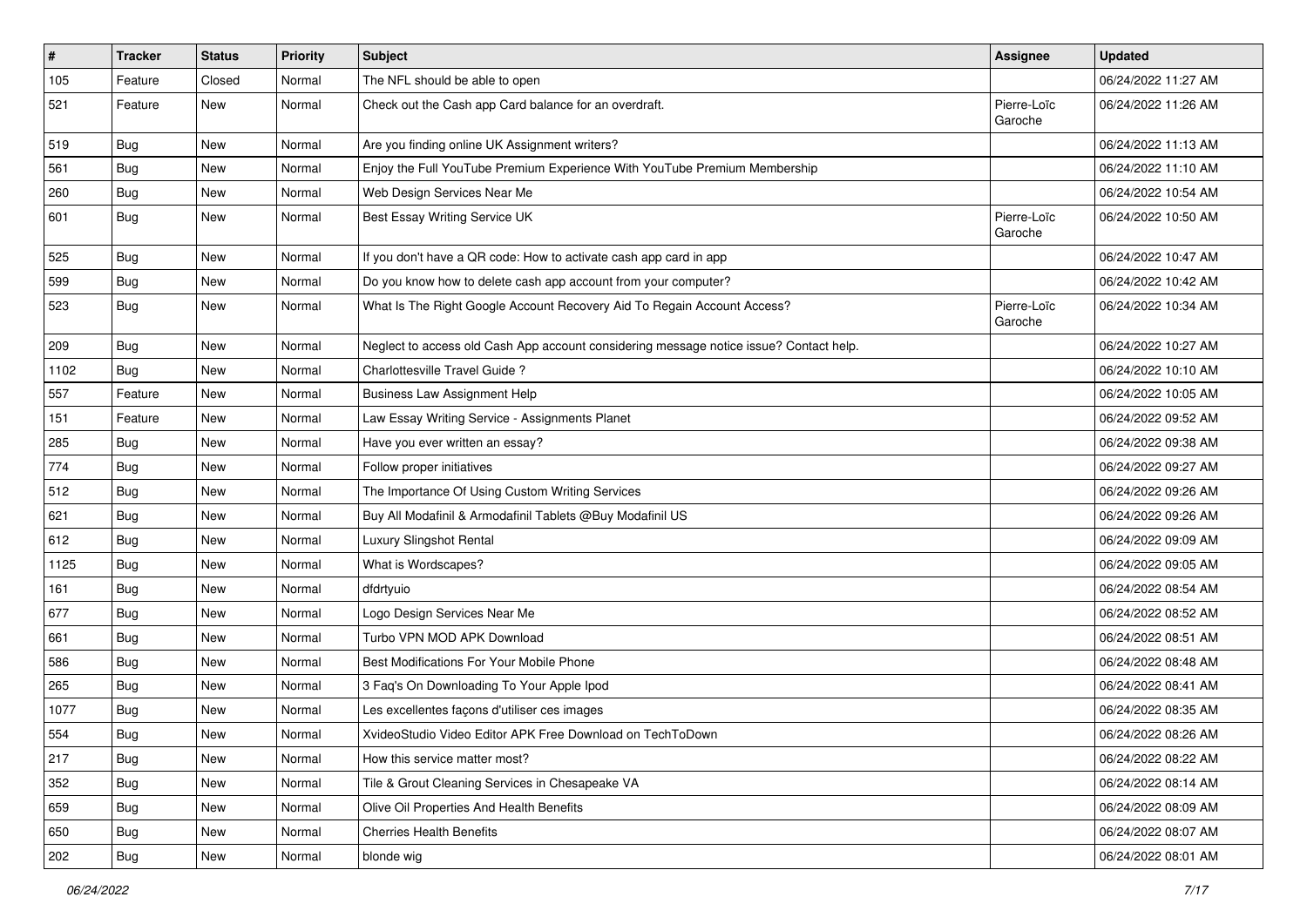| $\vert$ # | <b>Tracker</b> | <b>Status</b> | <b>Priority</b> | <b>Subject</b>                                                                      | Assignee               | <b>Updated</b>      |
|-----------|----------------|---------------|-----------------|-------------------------------------------------------------------------------------|------------------------|---------------------|
| 618       | <b>Bug</b>     | New           | Normal          | Buy Steroids Online with OurMedicnes.com   Best Quality Steroids                    |                        | 06/24/2022 07:52 AM |
| 762       | Bug            | <b>New</b>    | Normal          | How To Add Money To A Cash App Card If Struggling With Low Amount?                  |                        | 06/24/2022 07:48 AM |
| 164       | Bug            | New           | Normal          | dfgbd                                                                               |                        | 06/24/2022 07:36 AM |
| 736       | <b>Bug</b>     | New           | Normal          | I Want to Edit in My Website (transfer-factor.net) Unfortunately, Unable to Edit It |                        | 06/24/2022 07:32 AM |
| 777       | <b>Bug</b>     | New           | Normal          | Obtain driving instructions using Google Maps.                                      |                        | 06/24/2022 07:31 AM |
| 735       | <b>Bug</b>     | New           | Normal          | A quick fix of how to get money back from cash app stocks                           |                        | 06/24/2022 07:30 AM |
| 699       | <b>Bug</b>     | New           | Normal          | Would you be able to utilize Cash App Twitch?                                       |                        | 06/24/2022 07:29 AM |
| 602       | <b>Bug</b>     | New           | Normal          | Best Essay Writing Service UK                                                       | Pierre-Loïc<br>Garoche | 06/24/2022 07:28 AM |
| 563       | Bug            | <b>New</b>    | Normal          | Understanding the Difference Between Free and Paid Mod Apks                         |                        | 06/24/2022 07:27 AM |
| 708       | Bug            | New           | Normal          | Efficient ways to proceed with the cash app dispute process?                        |                        | 06/24/2022 07:20 AM |
| 1018      | <b>Bug</b>     | New           | Normal          | So erhalten Sie ein kostenloses Hörbuch                                             |                        | 06/24/2022 07:09 AM |
| 558       | Feature        | New           | Normal          | <b>Stunning Classic Sofas</b>                                                       |                        | 06/24/2022 07:01 AM |
| 678       | <b>Bug</b>     | New           | Normal          | How to be a winner in buidnow gg                                                    |                        | 06/24/2022 06:57 AM |
| 682       | Bug            | New           | Normal          | Does Facebook customer service live chat allow to speak with someone?               |                        | 06/24/2022 06:54 AM |
| 787       | Bug            | New           | Normal          | Assured Assignment Help                                                             |                        | 06/24/2022 06:54 AM |
| 673       | <b>Bug</b>     | New           | Normal          | Learn the basics of pixel art - Clear grid                                          |                        | 06/24/2022 06:41 AM |
| 477       | <b>Bug</b>     | New           | Normal          | What Does Online Coupon Mean?                                                       |                        | 06/24/2022 06:34 AM |
| 725       | Feature        | New           | Normal          | What are memo writing services design                                               |                        | 06/24/2022 06:24 AM |
| 479       | Bug            | New           | Normal          | Limousine Service Bellevue WA                                                       |                        | 06/24/2022 06:14 AM |
| 63        | Feature        | <b>New</b>    | Normal          | Skip normalization step in mutation generation if it possible                       | Pierre-Loïc<br>Garoche | 06/24/2022 05:53 AM |
| 498       | <b>Bug</b>     | New           | Normal          | Téléchargeur SoundCloud : SoundCloud en Mp3                                         | Christophe<br>Garion   | 06/24/2022 05:32 AM |
| 536       | <b>Bug</b>     | New           | Normal          | How to check the balance on the cash app card                                       | Hamza<br>Bourbouh      | 06/24/2022 05:28 AM |
| 546       | Feature        | New           | Normal          | Quickbooks Error                                                                    |                        | 06/24/2022 05:21 AM |
| 655       | Bug            | New           | Normal          | <b>Eggplant Health Benefits</b>                                                     |                        | 06/24/2022 05:17 AM |
| 1124      | <b>Bug</b>     | New           | Normal          | Cookie clicker unblocked                                                            |                        | 06/24/2022 05:14 AM |
| 185       | Bug            | New           | Normal          | Non-Plagiarized Research Writing                                                    |                        | 06/24/2022 04:57 AM |
| 710       | Bug            | New           | Normal          | Take Necessary Assistance If You Are Unable Activate Cash App Card                  |                        | 06/24/2022 04:49 AM |
| 806       | Feature        | New           | Normal          | Go everywhere thanks to mapquest driving directions                                 |                        | 06/24/2022 04:36 AM |
| 668       | <b>Bug</b>     | New           | Normal          | Get to know Cash App Refund Process here                                            |                        | 06/24/2022 04:19 AM |
| 688       | <b>Bug</b>     | New           | Normal          | How to use twitch.tv/activate?                                                      |                        | 06/24/2022 04:16 AM |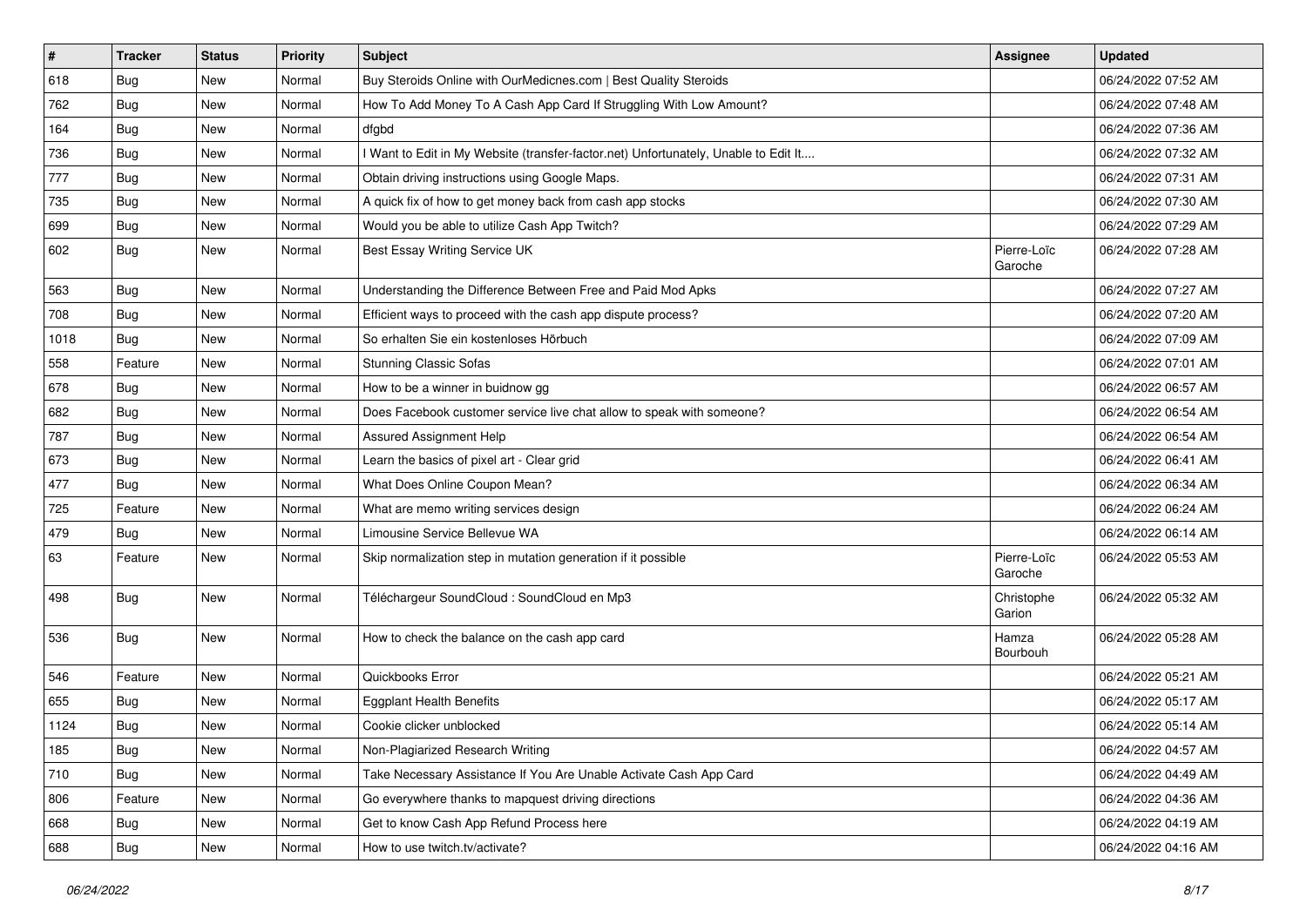| $\vert$ # | <b>Tracker</b> | <b>Status</b> | <b>Priority</b> | Subject                                                                    | Assignee               | <b>Updated</b>      |
|-----------|----------------|---------------|-----------------|----------------------------------------------------------------------------|------------------------|---------------------|
| 615       | <b>Bug</b>     | New           | Normal          | CheapestMedsShop   100% Safe Medicines Online in USA UK & AUS.             |                        | 06/24/2022 04:00 AM |
| 196       | Bug            | New           | Normal          | Homoeobazaar For Homeopathy Medicines                                      |                        | 06/24/2022 03:58 AM |
| 613       | <b>Bug</b>     | New           | Normal          | Buy Aspadol 100mg Tab Online in US, UK, AU   Erospharmacy                  |                        | 06/24/2022 03:56 AM |
| 1123      | Bug            | New           | Normal          | Where To Watch FIFA World Cup 2022                                         |                        | 06/24/2022 03:51 AM |
| 761       | Bug            | New           | Normal          | What is it about basketball that makes it so popular in the United States? | Corentin<br>Lauverjat  | 06/24/2022 03:48 AM |
| 695       | Bug            | New           | Normal          | Refer Listas IPTV Apk                                                      |                        | 06/24/2022 03:46 AM |
| 484       | Bug            | New           | Normal          | UK best essay writing service                                              |                        | 06/24/2022 03:41 AM |
| 600       | <b>Bug</b>     | New           | Normal          | Play Store Pro                                                             |                        | 06/24/2022 03:39 AM |
| 134       | Bug            | <b>New</b>    | Normal          | wisegolfers                                                                |                        | 06/24/2022 03:34 AM |
| 225       | <b>Bug</b>     | New           | Normal          | instant personal loan                                                      |                        | 06/24/2022 03:33 AM |
| 450       | <b>Bug</b>     | New           | Normal          | Floor Stripping Quincy MA                                                  |                        | 06/24/2022 03:27 AM |
| 552       | Feature        | New           | Normal          | Radio rfm and the benefits of radio rfm                                    |                        | 06/24/2022 03:23 AM |
| 812       | Feature        | New           | Normal          | canon.com/ijsetup                                                          |                        | 06/24/2022 02:59 AM |
| 514       | Bug            | New           | Normal          | Trans-Caribbean                                                            |                        | 06/24/2022 02:56 AM |
| 457       | Bug            | New           | Normal          | Carpet Cleaning Medford MA                                                 |                        | 06/24/2022 02:55 AM |
| 222       | <b>Bug</b>     | New           | Normal          | Social Profile links                                                       |                        | 06/24/2022 02:53 AM |
| 184       | Bug            | New           | Normal          | Affordable Business Writing Services                                       |                        | 06/24/2022 02:47 AM |
| 214       | Feature        | New           | Normal          | Five Christmas Apps For Apple Users                                        |                        | 06/24/2022 02:43 AM |
| 524       | <b>Bug</b>     | New           | Normal          | How Does Google Account Recovery Work If Your Account Is Hacked?           |                        | 06/24/2022 02:25 AM |
| 178       | Bug            | New           | Normal          | transparent lace wigs                                                      |                        | 06/24/2022 02:24 AM |
| 263       | Feature        | New           | Normal          | Wrecked Car Is Nothing But A Worthless                                     | Pierre-Loïc<br>Garoche | 06/24/2022 02:16 AM |
| 716       | Bug            | New           | Normal          | La celebración de un BabyShower.                                           |                        | 06/24/2022 02:09 AM |
| 564       | Bug            | New           | Normal          | How To Install RepelisPlus On Your Android Phone?                          |                        | 06/24/2022 02:03 AM |
| 579       | Bug            | New           | Normal          | YOUR CV MAKES YOUR FIRST IMPRESSION                                        | Christophe<br>Garion   | 06/24/2022 02:02 AM |
| 233       | <b>Bug</b>     | New           | Normal          | Anauthorsway.com: My User Experience                                       |                        | 06/24/2022 01:43 AM |
| 770       | Bug            | New           | Normal          | Canon IJ Network Tool                                                      |                        | 06/24/2022 01:39 AM |
| 933       | <b>Bug</b>     | New           | Normal          | How Can I Watch Movies on My Mobile Phone                                  |                        | 06/24/2022 12:55 AM |
| 526       | Bug            | New           | Normal          | Soundcloud to mp3 converter - Download Soundcloud songs                    |                        | 06/24/2022 12:51 AM |
| 804       | <b>Bug</b>     | New           | Normal          | Review                                                                     |                        | 06/24/2022 12:23 AM |
| 709       | Bug            | New           | Normal          | How To Load Cash App Card At Walmart Without Having To Face Any Hassle?    |                        | 06/24/2022 12:18 AM |
| 636       | <b>Bug</b>     | New           | Normal          | What is the most popular furniture color?                                  |                        | 06/24/2022 12:13 AM |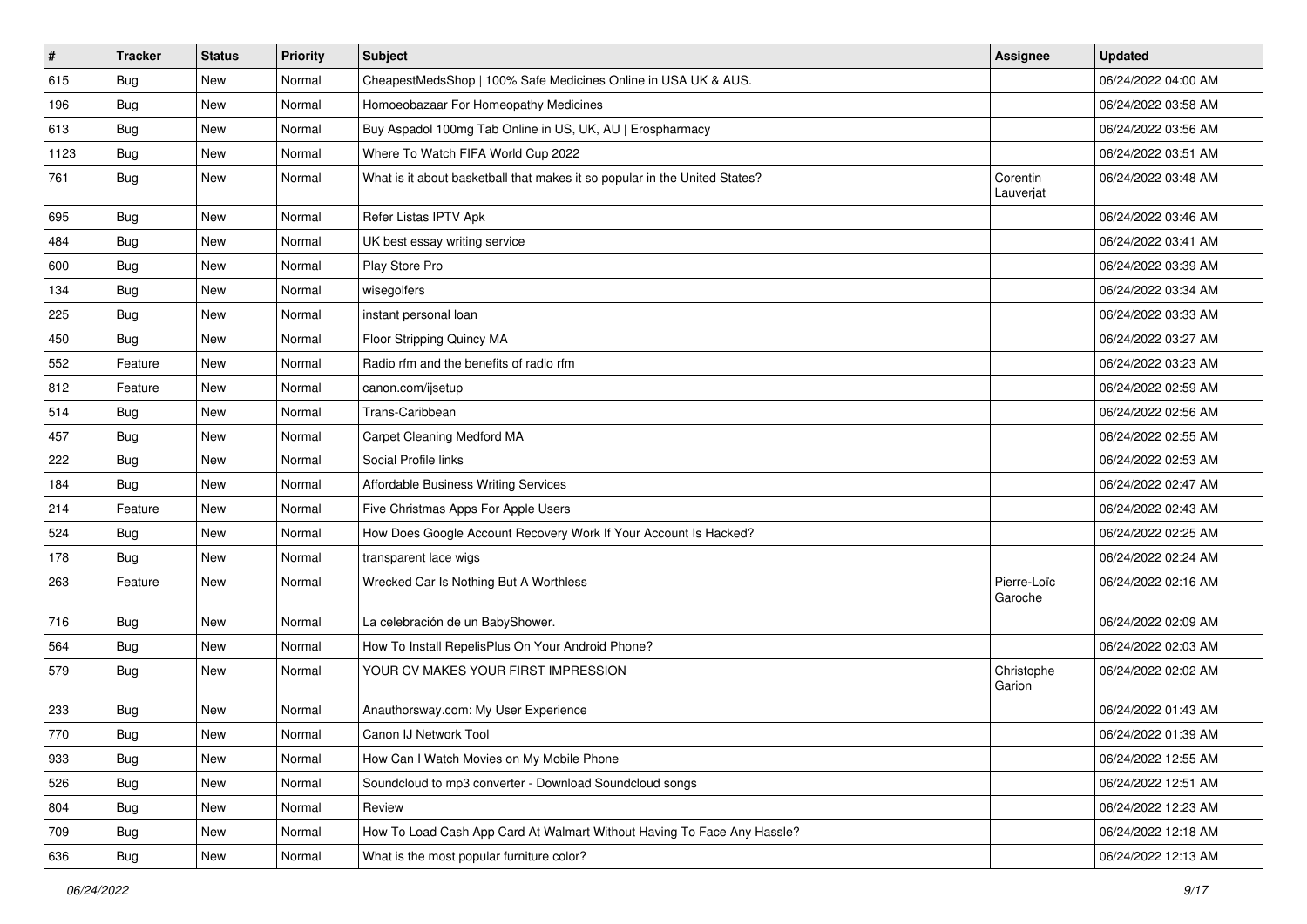| #   | <b>Tracker</b> | <b>Status</b> | <b>Priority</b> | Subject                                                                             | Assignee               | <b>Updated</b>      |
|-----|----------------|---------------|-----------------|-------------------------------------------------------------------------------------|------------------------|---------------------|
| 242 | Feature        | New           | Normal          | Descripción de Torque Pro MOD APK para Android                                      |                        | 06/23/2022 11:55 PM |
| 590 | Bug            | New           | Normal          | Follow proper initiatives to check my cash app card balance:                        |                        | 06/23/2022 11:47 PM |
| 798 | <b>Bug</b>     | <b>New</b>    | Normal          | Who Is an ETL Engineer                                                              |                        | 06/23/2022 11:38 PM |
| 83  | <b>Bug</b>     | Closed        | Normal          | Kind2 output "bool clock" => "bool"                                                 | Pierre-Loïc<br>Garoche | 06/23/2022 11:32 PM |
| 483 | <b>Bug</b>     | New           | Normal          | UK best essay writing service                                                       |                        | 06/23/2022 11:25 PM |
| 634 | Bug            | <b>New</b>    | Normal          | Buy Vidalista Tablets (Tadalafil) at [\$25 OFF + Free Shipping] Vidalistatablets    |                        | 06/23/2022 11:20 PM |
| 119 | Bug            | New           | Normal          | klhjigyu                                                                            |                        | 06/23/2022 11:16 PM |
| 598 | Bug            | New           | Normal          | Universo s / f Download                                                             |                        | 06/23/2022 10:59 PM |
| 172 | Feature        | New           | Normal          | pgdm colleges in bangalore                                                          |                        | 06/23/2022 10:47 PM |
| 145 | <b>Bug</b>     | New           | Normal          | abdulbaissagar                                                                      |                        | 06/23/2022 10:46 PM |
| 653 | <b>Bug</b>     | New           | Normal          | Jujube (Jinjoles): Properties And Health Benefits                                   |                        | 06/23/2022 10:41 PM |
| 528 | Bug            | New           | Normal          | Korean Mag                                                                          |                        | 06/23/2022 10:09 PM |
| 188 | <b>Bug</b>     | New           | Normal          | Why are university students buying assignments online?                              | Pierre-Loïc<br>Garoche | 06/23/2022 10:06 PM |
| 720 | Bug            | New           | Normal          | How does Cash App Phone Number provide a quick treatment?                           |                        | 06/23/2022 09:57 PM |
| 556 | <b>Bug</b>     | New           | Normal          | Play Game Mod Apk With Your Friends                                                 |                        | 06/23/2022 09:56 PM |
| 584 | <b>Bug</b>     | New           | Normal          | Want the cash app customer service number to check balance?                         |                        | 06/23/2022 09:55 PM |
| 722 | <b>Bug</b>     | New           | Normal          | Vergrößern Sie Instagram-Fotos mit instazoom                                        | Christophe<br>Garion   | 06/23/2022 09:49 PM |
| 312 | Bug            | New           | Normal          | Stain Protection Services in Virginia Beach VA                                      |                        | 06/23/2022 09:25 PM |
| 703 | Bug            | New           | Normal          | For real-time help, dial Facebook customer service number                           |                        | 06/23/2022 09:24 PM |
| 250 | <b>Bug</b>     | New           | Normal          | Reviews of phone ringtones                                                          |                        | 06/23/2022 09:24 PM |
| 619 | <b>Bug</b>     | New           | Normal          | Online Trusted Medicine Store in US for Health - Genericmedsupply                   |                        | 06/23/2022 09:19 PM |
| 635 | <b>Bug</b>     | New           | Normal          | Buy Steroids Online with OurMedicnes.com   Best Quality Steroids                    |                        | 06/23/2022 09:09 PM |
| 550 | Bug            | New           | Normal          | Nederland FM - beste manieren om naar internationale radio op internet te luisteren |                        | 06/23/2022 08:56 PM |
| 638 | <b>Bug</b>     | New           | Normal          | Run 3 game                                                                          |                        | 06/23/2022 08:09 PM |
| 746 | Feature        | Closed        | Normal          | Youtube APK                                                                         | Christophe<br>Garion   | 06/23/2022 08:06 PM |
| 588 | Bug            | New           | Normal          | YouTube Vanced Apk Manager App - Como instalá-lo                                    |                        | 06/23/2022 07:40 PM |
| 689 | Bug            | New           | Normal          | How to use twitch.tv/activate?                                                      |                        | 06/23/2022 07:30 PM |
| 808 | <b>Bug</b>     | New           | Normal          | Sinnvolle Guten-Morgen-Grüße                                                        |                        | 06/23/2022 07:27 PM |
| 645 | <b>Bug</b>     | New           | Normal          | thong tin chinh xac nhat hom nay                                                    |                        | 06/23/2022 06:54 PM |
| 805 | Bug            | New           | Normal          | Ketamine Online Store                                                               | Christophe<br>Garion   | 06/23/2022 06:44 PM |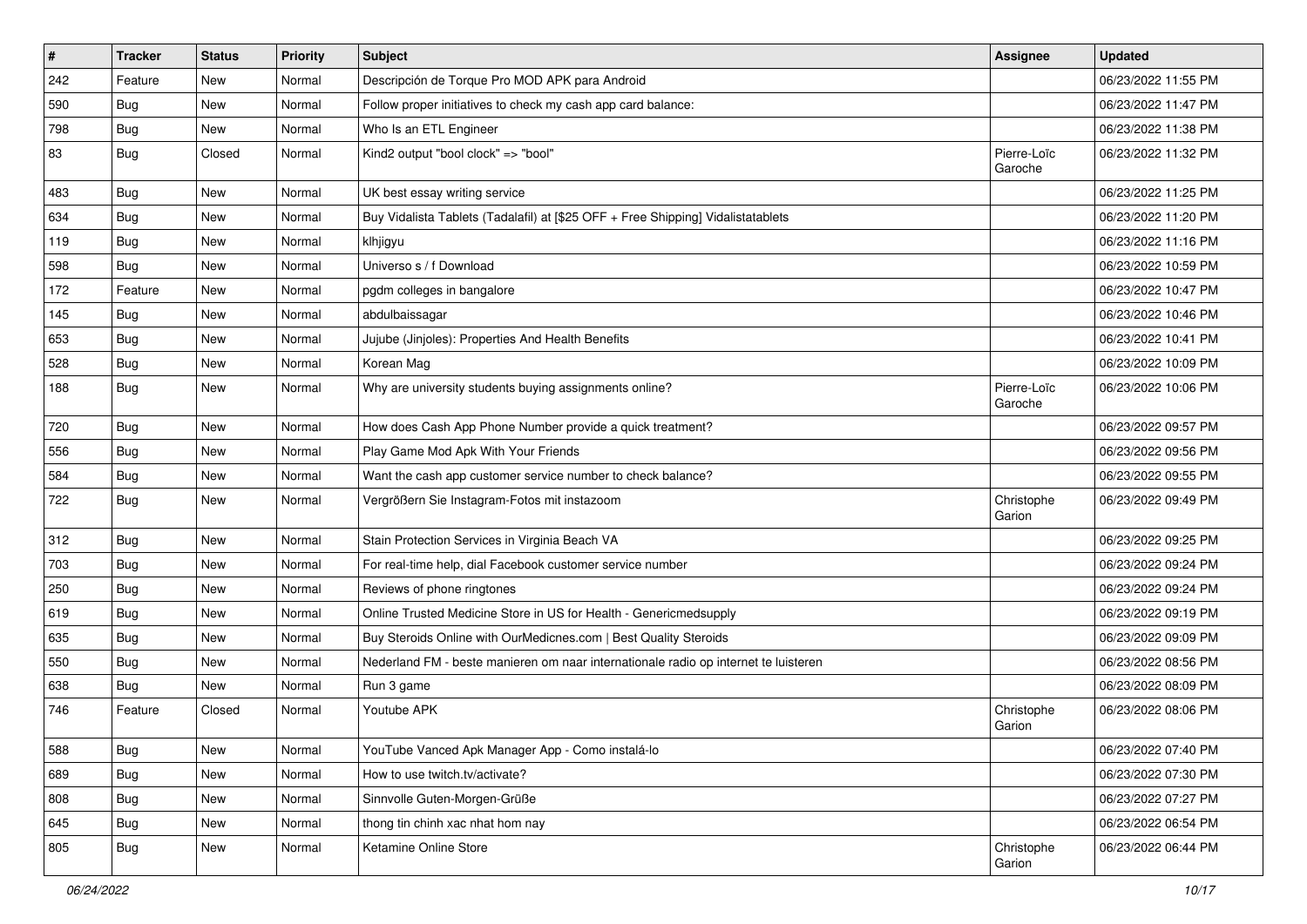| $\sharp$ | <b>Tracker</b> | <b>Status</b> | <b>Priority</b> | Subject                                                                  | Assignee               | <b>Updated</b>      |
|----------|----------------|---------------|-----------------|--------------------------------------------------------------------------|------------------------|---------------------|
| 173      | Feature        | New           | Normal          | private limited company registration                                     |                        | 06/23/2022 06:29 PM |
| 259      | <b>Bug</b>     | New           | Normal          | call center services                                                     |                        | 06/23/2022 05:30 PM |
| 538      | Bug            | New           | Normal          | Will cash app refund money if scammed quickly?                           |                        | 06/23/2022 05:29 PM |
| 656      | <b>Bug</b>     | New           | Normal          | Kiwi Nutrition Facts And Health Benefits                                 |                        | 06/23/2022 05:18 PM |
| 518      | Bug            | New           | Normal          | How To Check The Balance Of Cash App Account By Taking Cash App Support? |                        | 06/23/2022 05:15 PM |
| 765      | <b>Bug</b>     | New           | Normal          | Follow proper initiatives to check my cash app                           |                        | 06/23/2022 05:14 PM |
| 239      | Bug            | New           | Normal          | Algunas características más de Choices MOD APK                           |                        | 06/23/2022 05:10 PM |
| 641      | <b>Bug</b>     | New           | Normal          | Get Best Economics Dissertation Writing Service                          |                        | 06/23/2022 05:09 PM |
| 672      | Bug            | New           | Normal          | The easiest way to delete ringtones on iPhone                            |                        | 06/23/2022 05:06 PM |
| 138      | Bug            | New           | Normal          | own-sweethome                                                            |                        | 06/23/2022 05:03 PM |
| 711      | <b>Bug</b>     | New           | Normal          | Human Fall Flat Apk Download                                             |                        | 06/23/2022 04:45 PM |
| 171      | Feature        | New           | Normal          | loan management system                                                   |                        | 06/23/2022 04:41 PM |
| 594      | Feature        | New           | Normal          | How does research proposal help online make it easy for me?              |                        | 06/23/2022 04:40 PM |
| 474      | <b>Bug</b>     | New           | Normal          | Floor Waxing Arlington MA                                                |                        | 06/23/2022 04:22 PM |
| 569      | Bug            | New           | Normal          | What is the incoming and outgoing mail server for Outlook IMAP settings? | Pierre-Loïc<br>Garoche | 06/23/2022 03:43 PM |
| 482      | <b>Bug</b>     | <b>New</b>    | Normal          | <b>Text Window</b>                                                       |                        | 06/23/2022 03:41 PM |
| 167      | Bug            | New           | Normal          | instant loan without documents                                           | Anonymous              | 06/23/2022 03:39 PM |
| 271      | Feature        | New           | Normal          | Fashion                                                                  |                        | 06/23/2022 02:36 PM |
| 693      | Feature        | New           | Normal          | How To Get My Money Back From The Cash App To Your Wallet?               |                        | 06/23/2022 02:32 PM |
| 149      | <b>Bug</b>     | New           | Normal          | dftgy                                                                    |                        | 06/23/2022 02:09 PM |
| 114      | Bug            | New           | Normal          | <b>Medical Research Writing Services</b>                                 |                        | 06/23/2022 01:51 PM |
| 648      | Feature        | New           | Normal          | Plum Health Benefits                                                     |                        | 06/23/2022 01:47 PM |
| 651      | <b>Bug</b>     | New           | Normal          | Salmon Health Benefits                                                   |                        | 06/23/2022 01:33 PM |
| 684      | Bug            | New           | Normal          | Difference between paper map and online map                              |                        | 06/23/2022 01:24 PM |
| 780      | <b>Bug</b>     | New           | Normal          | <b>Best Whatsapp Modified APKs</b>                                       | Pierre-Loïc<br>Garoche | 06/23/2022 01:20 PM |
| 317      | Bug            | New           | Normal          | Eco/Green Cleaning Services in Virginia Beach VA                         |                        | 06/23/2022 01:15 PM |
| 822      | Bug            | New           | Normal          | Dowload Your Boyfriend Game                                              |                        | 06/23/2022 01:10 PM |
| 511      | Feature        | New           | Normal          | Fashion                                                                  | Anonymous              | 06/23/2022 01:03 PM |
| 532      | Bug            | New           | Normal          | My Assignment Help                                                       |                        | 06/23/2022 12:53 PM |
| 595      | <b>Bug</b>     | New           | Normal          | RFM Online - une révolution dans la gestion de l'identité numérique      |                        | 06/23/2022 12:50 PM |
| 643      | <b>Bug</b>     | New           | Normal          | Oreo TV Apk Download                                                     |                        | 06/23/2022 12:30 PM |
| 726      | <b>Bug</b>     | New           | Normal          | Mobile Application Development Services                                  |                        | 06/23/2022 12:16 PM |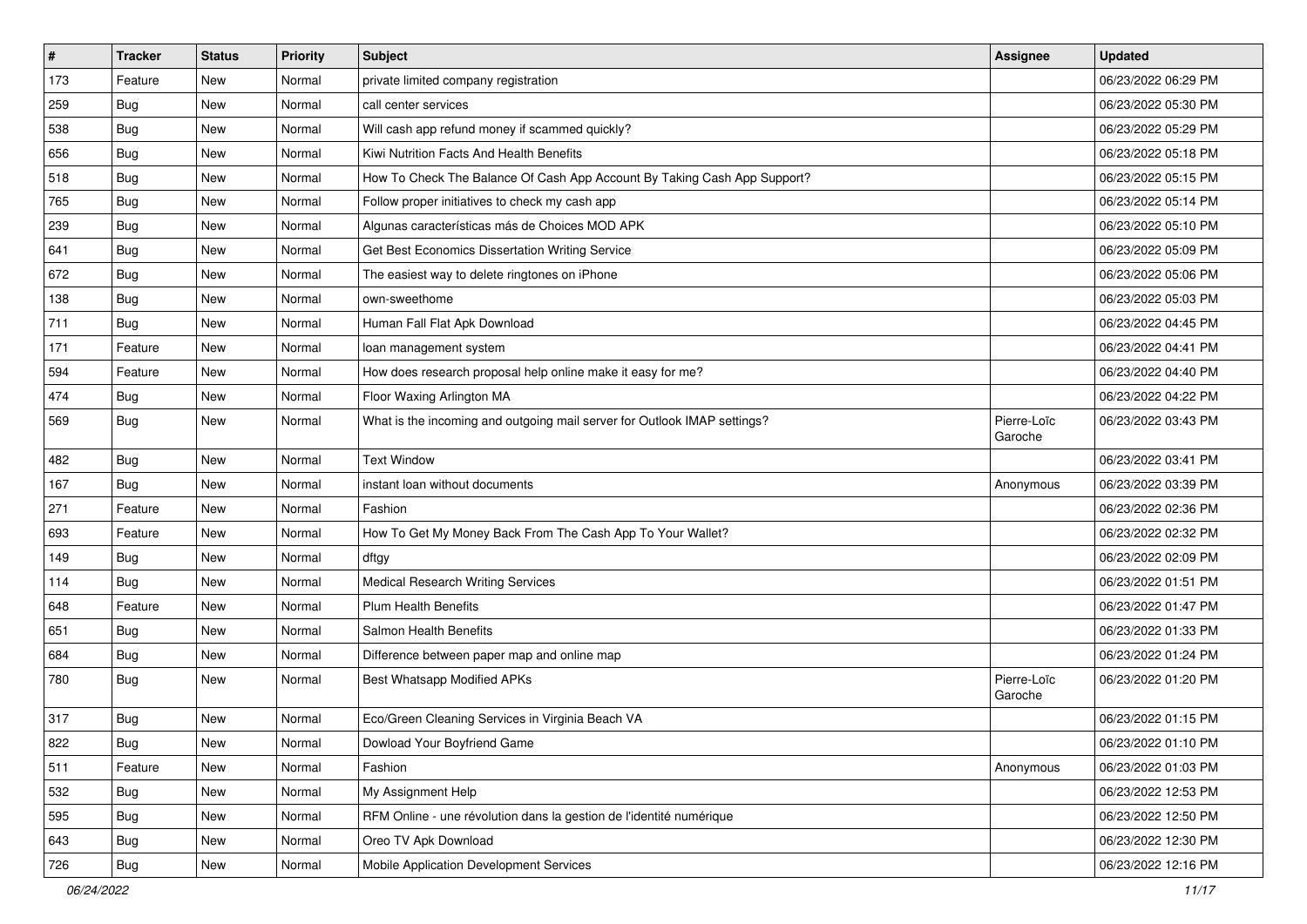| $\vert$ # | <b>Tracker</b> | <b>Status</b> | <b>Priority</b> | <b>Subject</b>                                                            | Assignee               | <b>Updated</b>      |
|-----------|----------------|---------------|-----------------|---------------------------------------------------------------------------|------------------------|---------------------|
| 224       | Feature        | New           | Normal          | Instant Personal Loan                                                     | Pierre-Loïc<br>Garoche | 06/23/2022 12:12 PM |
| 571       | Bug            | New           | Normal          | How may the Cash app dispute your trade?                                  | Pierre-Loïc<br>Garoche | 06/23/2022 11:23 AM |
| 778       | Feature        | Closed        | Normal          | Mod APK Download                                                          |                        | 06/23/2022 11:13 AM |
| 816       | Bug            | New           | Normal          | Play Scribble io fun with everyone                                        |                        | 06/23/2022 10:52 AM |
| 533       | Bug            | New           | Normal          | How to complete the homework assignments in economics in the easiest way? |                        | 06/23/2022 10:46 AM |
| 570       | <b>Bug</b>     | New           | Normal          | What is Sutton bank cash app customer service phone number?               | Pierre-Loïc<br>Garoche | 06/23/2022 10:42 AM |
| 647       | Feature        | <b>New</b>    | Normal          | <b>Cranberry Health Benefits</b>                                          |                        | 06/23/2022 10:19 AM |
| 576       | <b>Bug</b>     | New           | Normal          | So laden Sie ein Instagram-Bild herunter                                  |                        | 06/23/2022 09:23 AM |
| 605       | Feature        | New           | Normal          | What will the future of logo design be like?                              |                        | 06/23/2022 09:03 AM |
| 280       | Bug            | New           | Normal          | Pacific Web Design                                                        |                        | 06/23/2022 08:56 AM |
| 534       | <b>Bug</b>     | New           | Normal          | Know how to initiate cash app refund by contacting the technical team     | Pierre-Loïc<br>Garoche | 06/23/2022 08:53 AM |
| 460       | <b>Bug</b>     | New           | Normal          | Floor Cleaning Medford MA                                                 |                        | 06/23/2022 08:39 AM |
| 815       | Bug            | New           | Normal          | how do i call cash app customer service                                   | Xavier Thirioux        | 06/23/2022 08:36 AM |
| 529       | <b>Bug</b>     | New           | Normal          | Thop TV APK - Free Download for Android                                   |                        | 06/23/2022 08:34 AM |
| 201       | Bug            | New           | Normal          | closure wig                                                               |                        | 06/23/2022 08:30 AM |
| 784       | <b>Bug</b>     | New           | Normal          | How To Add Money On Cash App Card And Check The Funds?                    |                        | 06/23/2022 08:08 AM |
| 773       | Bug            | New           | Normal          | Spades - Play online free                                                 |                        | 06/23/2022 07:57 AM |
| 471       | <b>Bug</b>     | New           | Normal          | Residential Floor Cleaning Westchester MA                                 |                        | 06/23/2022 07:55 AM |
| 781       | Bug            | New           | Normal          | Free Whatsapp Group to Join                                               |                        | 06/23/2022 07:21 AM |
| 174       | Feature        | New           | Normal          | Digital Marketing Philadelphia                                            |                        | 06/23/2022 07:06 AM |
| 794       | Feature        | New           | Normal          | Safe place to buy fifa coins                                              |                        | 06/23/2022 06:47 AM |
| 129       | Bug            | New           | Normal          | xcvgbgh                                                                   |                        | 06/23/2022 06:42 AM |
| 344       | <b>Bug</b>     | New           | Normal          | Odor Removal Services in Chesapeake VA                                    |                        | 06/23/2022 06:35 AM |
| 182       | <b>Bug</b>     | New           | Normal          | <b>Healthcare Custom Writing Services</b>                                 |                        | 06/23/2022 06:24 AM |
| 611       | Feature        | New           | Normal          | Buy All Modafinil & Armodafinil Tablets @Buy Modafinil US                 |                        | 06/23/2022 06:24 AM |
| 123       | <b>Bug</b>     | New           | Normal          | https://www.reddit.com/r/NRLgrandfinal2020/                               |                        | 06/23/2022 06:16 AM |
| 240       | Feature        | New           | Normal          | Juego interesante de Dragon Ball Legends MOD APK                          |                        | 06/23/2022 06:13 AM |
| 469       | Bug            | New           | Normal          | Germs Removal Westchester MA                                              |                        | 06/23/2022 06:11 AM |
| 654       | Feature        | New           | Normal          | Peach Health Benefits                                                     |                        | 06/23/2022 05:34 AM |
| 666       | <b>Bug</b>     | New           | Normal          | 470+ pages à colorier de Noël                                             |                        | 06/23/2022 05:32 AM |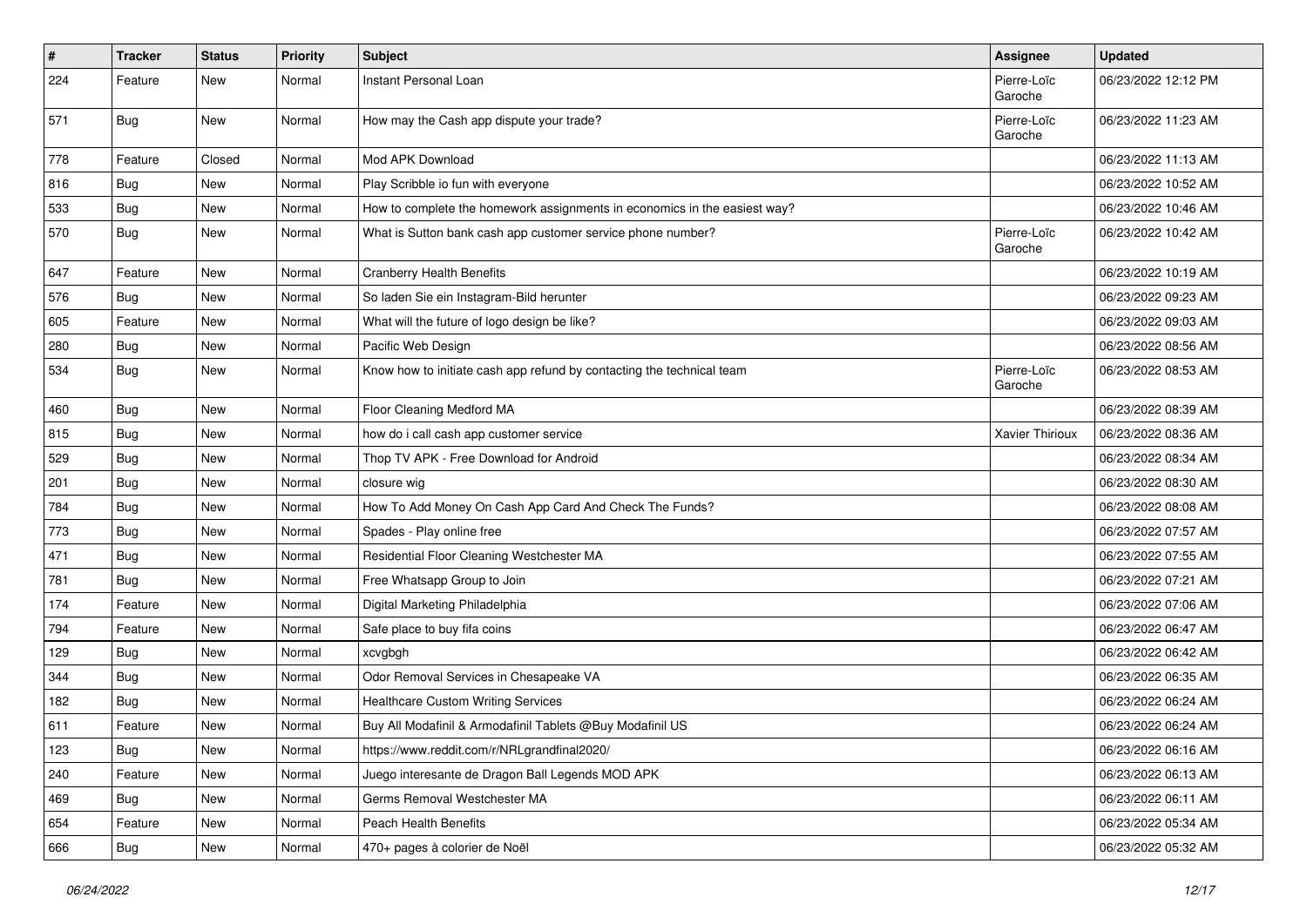| $\vert$ # | <b>Tracker</b> | <b>Status</b> | <b>Priority</b> | <b>Subject</b>                                                                | Assignee               | <b>Updated</b>      |
|-----------|----------------|---------------|-----------------|-------------------------------------------------------------------------------|------------------------|---------------------|
| 632       | <b>Bug</b>     | New           | Normal          | CheapestMedsShop   100% Safe Medicines Online in UK & AUS.                    |                        | 06/23/2022 05:23 AM |
| 817       | <b>Bug</b>     | New           | Normal          | Pacman 30th Anniversary                                                       |                        | 06/23/2022 04:51 AM |
| 874       | Bug            | New           | Normal          | Cómo descargar Minecraft Apk                                                  |                        | 06/23/2022 04:39 AM |
| 1122      | <b>Bug</b>     | New           | Normal          | Count the number of words on the Microsoft Word application in the phone      |                        | 06/23/2022 04:19 AM |
| 553       | <b>Bug</b>     | New           | Normal          | Cinema HD APK - Free Movie Enjoyment App on Android                           |                        | 06/23/2022 02:21 AM |
| 313       | <b>Bug</b>     | New           | Normal          | Water Extraction Services in Virginia Beach VA                                |                        | 06/23/2022 02:14 AM |
| 766       | <b>Bug</b>     | New           | Normal          | Pobreflix Mod APK Review                                                      |                        | 06/23/2022 01:39 AM |
| 562       | <b>Bug</b>     | New           | Normal          | Learn Basic Mahjong Rules                                                     |                        | 06/23/2022 12:48 AM |
| 620       | <b>Bug</b>     | New           | Normal          | Viagra Meds: Fastest & Quick Delivery On Your Doorstep - USA                  |                        | 06/23/2022 12:03 AM |
| 82        | Bug            | Closed        | Normal          | kind2 output for every                                                        | Pierre-Loïc<br>Garoche | 06/22/2022 11:26 PM |
| 551       | <b>Bug</b>     | New           | Normal          | Why Do Students Need Online Best Dissertation Writing Services?               |                        | 06/22/2022 05:53 PM |
| 245       | Bug            | New           | Normal          | Write My Essay For Me Cheap                                                   |                        | 06/22/2022 05:30 PM |
| 153       | Bug            | New           | Normal          | urgent loan online                                                            | Christophe<br>Garion   | 06/22/2022 05:11 PM |
| 926       | Bug            | New           | Normal          | tavor 7                                                                       |                        | 06/22/2022 05:08 PM |
| 582       | <b>Bug</b>     | New           | Normal          | Cash App Won't Let Me Send Money If There Is A Low Balance Available          | Pierre-Loïc<br>Garoche | 06/22/2022 03:07 PM |
| 155       | Bug            | New           | Normal          | Cant access my cash app account                                               | Pierre-Loïc<br>Garoche | 06/22/2022 02:15 PM |
| 783       | Bug            | New           | Normal          | How Do I Determine The Reasons And Solutions To Fix Cash App Transfer Failed? |                        | 06/22/2022 02:05 PM |
| 143       | <b>Bug</b>     | New           | Normal          | Bob lace front wigs                                                           |                        | 06/22/2022 01:59 PM |
| 243       | Feature        | New           | Normal          | Reconstruir la pandilla de la mafia en Gangstar Vegas MOD APK                 |                        | 06/22/2022 01:10 PM |
| 542       | Bug            | New           | Normal          | Web N Logo Design                                                             |                        | 06/22/2022 12:28 PM |
| 170       | Feature        | New           | Normal          | top mba colleges in bangalore                                                 |                        | 06/22/2022 11:34 AM |
| 686       | Bug            | New           | Normal          | Welcome To The Most Demandable Mahipalpur Escorts Agency                      |                        | 06/22/2022 09:42 AM |
| 1121      | <b>Bug</b>     | New           | Normal          | LustreC do not run                                                            |                        | 06/22/2022 08:43 AM |
| 704       | Bug            | New           | Normal          | Reach support team of Chime Customer Service for instant help                 |                        | 06/22/2022 07:36 AM |
| 400       | Bug            | New           | Normal          | Office Moving Services in Potomac MD                                          |                        | 06/22/2022 07:29 AM |
| 465       | <b>Bug</b>     | New           | Normal          | Carpet Cleaning Westchester MA                                                |                        | 06/22/2022 07:24 AM |
| 796       | <b>Bug</b>     | New           | Normal          | How Does Cash App ++ actually work and What is the process of it              |                        | 06/22/2022 07:03 AM |
| 614       | Bug            | New           | Normal          | Como baixar o MOD APK no celular                                              |                        | 06/22/2022 04:46 AM |
| 606       | Feature        | New           | Normal          | Play unblocked cookie crush 3                                                 | Pierre-Loïc<br>Garoche | 06/22/2022 04:12 AM |
| 262       | Bug            | New           | Normal          | It this true to dealing Wuth                                                  |                        | 06/22/2022 04:07 AM |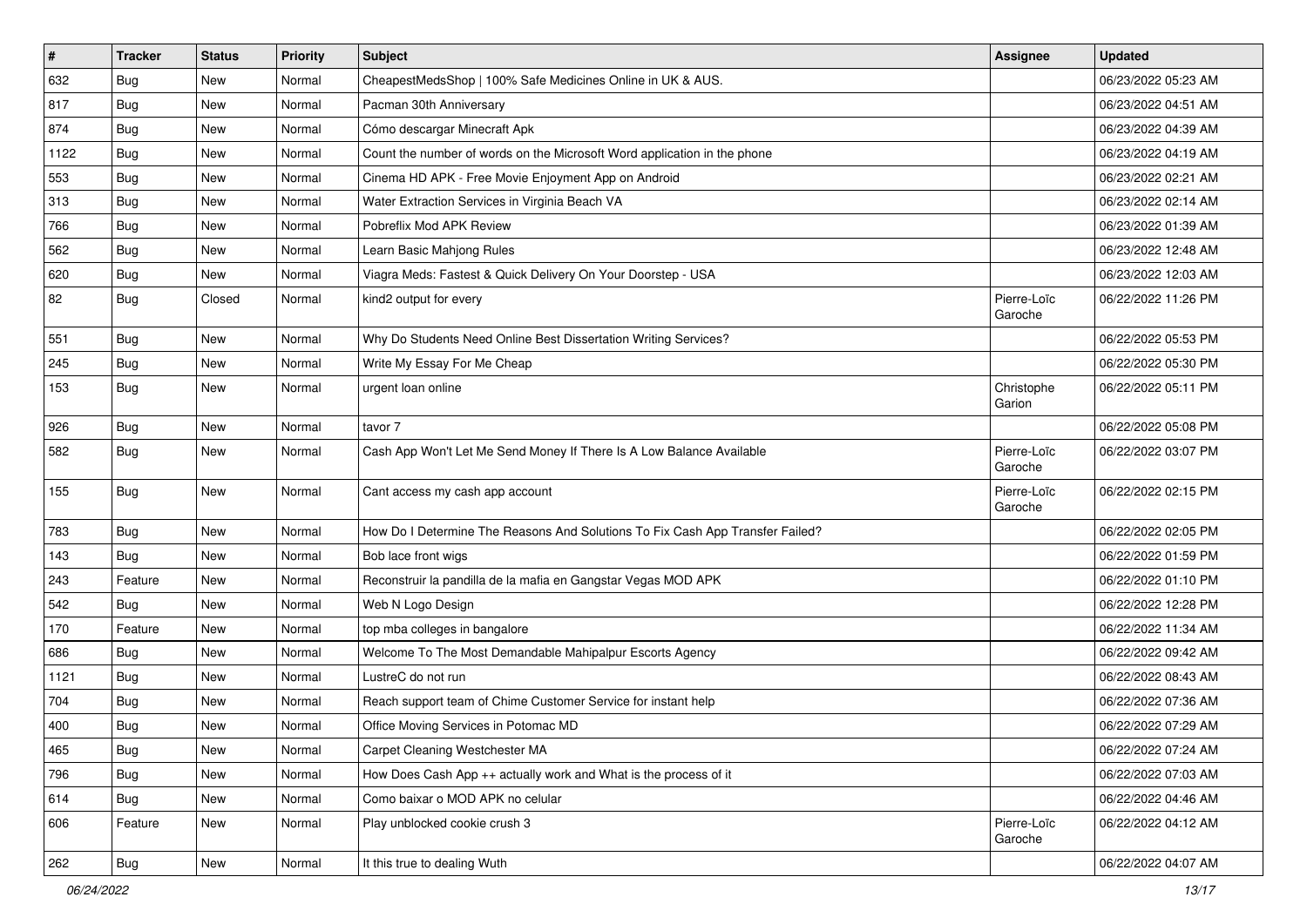| $\vert$ # | <b>Tracker</b> | <b>Status</b> | <b>Priority</b> | <b>Subject</b>                                                           | <b>Assignee</b>        | <b>Updated</b>      |
|-----------|----------------|---------------|-----------------|--------------------------------------------------------------------------|------------------------|---------------------|
| 797       | <b>Bug</b>     | New           | Normal          | Psychedelic                                                              | Christophe<br>Garion   | 06/22/2022 02:02 AM |
| 715       | <b>Bug</b>     | New           | Normal          | Puppy Playtime Descargar gratis                                          |                        | 06/22/2022 01:40 AM |
| 683       | Feature        | New           | Normal          | Game creation                                                            |                        | 06/22/2022 12:51 AM |
| 740       | Feature        | New           | Normal          | Online Thesis Help USA                                                   |                        | 06/21/2022 11:34 PM |
| 786       | <b>Bug</b>     | New           | Normal          | Best Assignment Help in Australia & UK                                   |                        | 06/21/2022 09:28 PM |
| 1069      | <b>Bug</b>     | New           | Normal          | how to get cash app support phone number 24*7 available                  |                        | 06/21/2022 08:36 PM |
| 249       | Bug            | New           | Normal          | Steps to Activate Cash App Card in Less then 2 Minutes - Get Information | Pierre-Loïc<br>Garoche | 06/21/2022 07:52 PM |
| 769       | <b>Bug</b>     | New           | Normal          | check my cash app                                                        |                        | 06/21/2022 07:23 PM |
| 1072      | Bug            | New           | Normal          | ij.start canon                                                           |                        | 06/21/2022 06:56 PM |
| 1071      | <b>Bug</b>     | New           | Normal          | Cinema HD Review - Cinemahdv2.net                                        |                        | 06/21/2022 06:54 PM |
| 315       | Bug            | New           | Normal          | Dissertation help UK                                                     |                        | 06/21/2022 05:29 PM |
| 690       | Bug            | New           | Normal          | campervan hire                                                           |                        | 06/21/2022 04:17 PM |
| 464       | Bug            | New           | Normal          | Upholstery Cleaning Westchester MA                                       |                        | 06/21/2022 04:02 PM |
| 785       | Bug            | New           | Normal          | How To Get Money Off Cash App Without Card Or With A Card?               |                        | 06/21/2022 03:59 PM |
| 810       | Feature        | New           | Normal          | how to remove viruses from a phone                                       |                        | 06/21/2022 03:40 PM |
| 802       | Bug            | New           | Normal          | Who Is an ETL Engineer                                                   |                        | 06/21/2022 03:25 PM |
| 809       | <b>Bug</b>     | New           | Normal          | Smash Karts - immerse yourself in the exciting race                      |                        | 06/21/2022 02:33 PM |
| 1120      | <b>Bug</b>     | New           | Normal          | Summary of 5 best coloring apps on phones                                |                        | 06/21/2022 10:24 AM |
| 1097      | <b>Bug</b>     | New           | Normal          | Race and experience new life.                                            |                        | 06/21/2022 09:35 AM |
| 1103      | <b>Bug</b>     | New           | Normal          | Idle game fix bug                                                        |                        | 06/21/2022 09:30 AM |
| 702       | Bug            | New           | Normal          | Avail Chime Customer Service to know How To Get Chime Bank Statement     |                        | 06/21/2022 08:32 AM |
| 1119      | Bug            | New           | Normal          | Klondike Solitaire                                                       |                        | 06/21/2022 08:25 AM |
| 230       | Bug            | New           | Normal          | Add Money To Cash App Card - Auto Cash Apps                              |                        | 06/21/2022 08:18 AM |
| 154       | <b>Bug</b>     | New           | Normal          | fdgyyrut gyrtrw                                                          |                        | 06/21/2022 07:35 AM |
| 652       | <b>Bug</b>     | New           | Normal          | Sesame Health Benefits                                                   |                        | 06/21/2022 06:52 AM |
| 1118      | <b>Bug</b>     | New           | Normal          | Gameplay Minecraft                                                       |                        | 06/21/2022 06:33 AM |
| 1116      | <b>Bug</b>     | New           | Normal          | ipTV smarts pro                                                          |                        | 06/21/2022 06:09 AM |
| 1117      | <b>Bug</b>     | New           | Normal          | Equal Words - Word search game for PC and Windows Phone                  |                        | 06/21/2022 05:38 AM |
| 624       | <b>Bug</b>     | New           | Normal          | Use go with the Driving Directions for your go                           |                        | 06/21/2022 04:54 AM |
| 321       | <b>Bug</b>     | New           | Normal          | Tile & Grout Cleaning Services in Virginia Beach VA                      |                        | 06/21/2022 03:04 AM |
| 779       | Feature        | New           | Normal          | Latest Whatsapp groups for Teens                                         | Pierre-Loïc<br>Garoche | 06/21/2022 01:33 AM |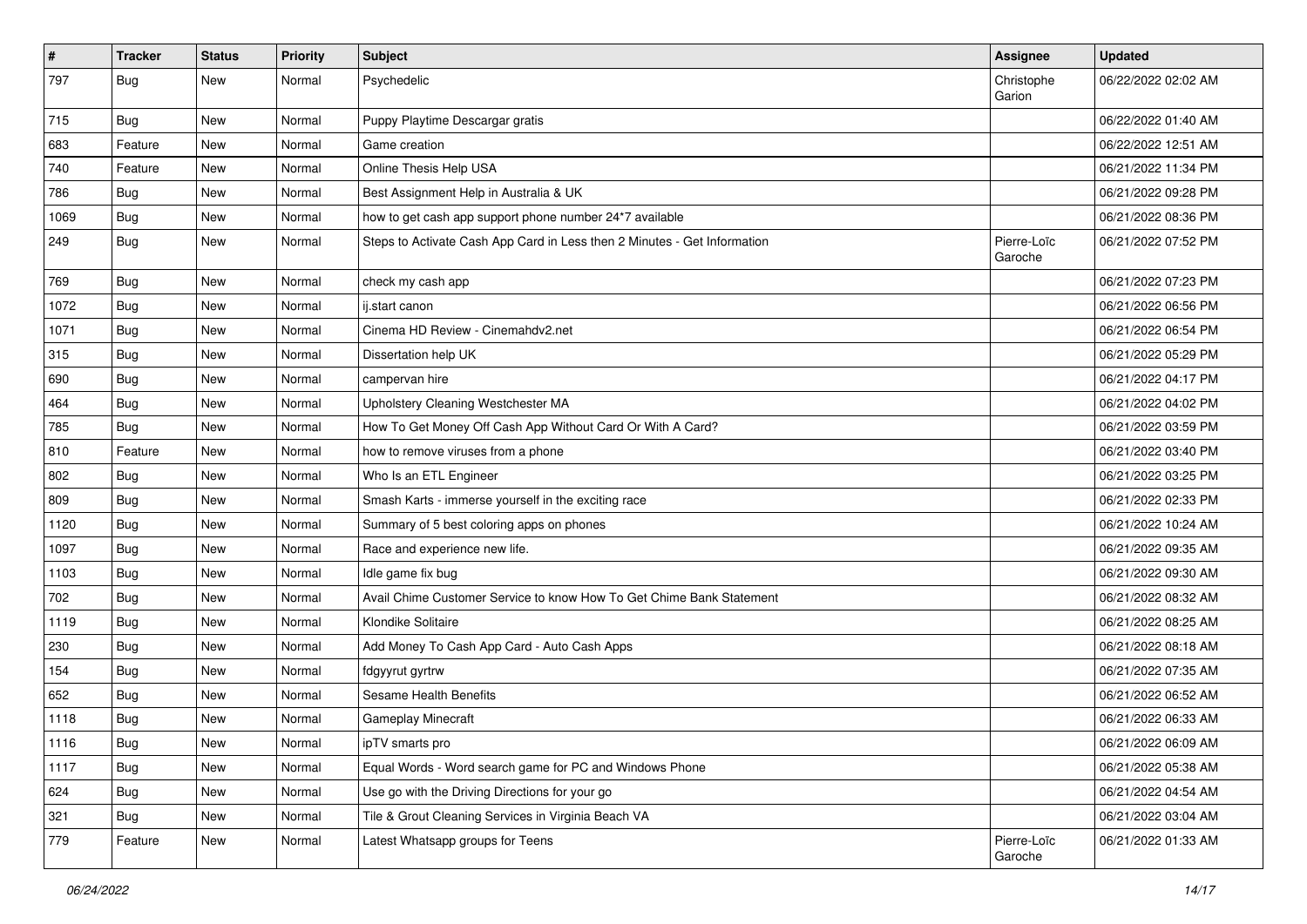| $\vert$ # | Tracker    | <b>Status</b> | <b>Priority</b> | <b>Subject</b>                                                                                                                                           | <b>Assignee</b>        | <b>Updated</b>      |
|-----------|------------|---------------|-----------------|----------------------------------------------------------------------------------------------------------------------------------------------------------|------------------------|---------------------|
| 106       | Feature    | Closed        | Normal          | The NFL should be able to open                                                                                                                           |                        | 06/21/2022 01:05 AM |
| 800       | Bug        | New           | Normal          | Who Is an ETL Engineer                                                                                                                                   |                        | 06/20/2022 10:21 PM |
| 215       | <b>Bug</b> | New           | Normal          | How For Top Level Cell Phone For You                                                                                                                     |                        | 06/20/2022 08:14 PM |
| 671       | <b>Bug</b> | New           | Normal          | Hot games                                                                                                                                                | Pierre-Loïc<br>Garoche | 06/20/2022 03:40 PM |
| 667       | <b>Bug</b> | New           | Normal          | What Is a Ringtone?                                                                                                                                      |                        | 06/20/2022 03:35 PM |
| 1027      | <b>Bug</b> | <b>New</b>    | Normal          | Word hurdle: Viral and Fun Online Game                                                                                                                   |                        | 06/20/2022 01:36 PM |
| 1115      | Bug        | New           | Normal          | How to access your saved favorite Tiktok                                                                                                                 |                        | 06/20/2022 01:07 PM |
| 1114      | <b>Bug</b> | New           | Normal          | To control the car, all you must do is click to go left or right and release the button to go straight.                                                  |                        | 06/20/2022 12:11 PM |
| 1113      | Bug        | New           | Normal          | Press the button to control your car                                                                                                                     |                        | 06/20/2022 12:09 PM |
| 1092      | <b>Bug</b> | New           | Normal          | Ellison Estate Vineyard                                                                                                                                  |                        | 06/20/2022 12:03 PM |
| 1112      | <b>Bug</b> | New           | Normal          | What Cash App Policy Says If Random Person Sent Me Money On Cash App?                                                                                    |                        | 06/20/2022 07:48 AM |
| 1088      | <b>Bug</b> | New           | Normal          | Health And Fitness Tips 2022                                                                                                                             | Pierre-Loïc<br>Garoche | 06/20/2022 06:42 AM |
| 1111      | <b>Bug</b> | New           | Normal          | LOLBeans is a fun battle royale game where you race with other players while avoiding obstacles. Reach the end<br>of the course in competitive gameplay! |                        | 06/20/2022 06:39 AM |
| 1110      | <b>Bug</b> | New           | Normal          | Six Guns Mod Apk Answers Your Questions                                                                                                                  | Pierre-Loïc<br>Garoche | 06/20/2022 04:42 AM |
| 1109      | Feature    | New           | Normal          | Six Guns Mod Apk Answers Your Questions                                                                                                                  | Christophe<br>Garion   | 06/20/2022 04:39 AM |
| 1108      | Bug        | New           | Normal          | Six Guns Mod Apk Answers Your Questions                                                                                                                  |                        | 06/20/2022 04:37 AM |
| 637       | Feature    | New           | Normal          | Why do the Outlook rules not work in my account?                                                                                                         |                        | 06/20/2022 04:31 AM |
| 811       | Bug        | New           | Normal          | Canon IJ Network Tool                                                                                                                                    |                        | 06/20/2022 12:34 AM |
| 587       | <b>Bug</b> | New           | Normal          | Why Picsart Pro Offers Great Features                                                                                                                    |                        | 06/19/2022 02:19 PM |
| 272       | Feature    | New           | Normal          | Fashion                                                                                                                                                  |                        | 06/19/2022 08:01 AM |
| 591       | Bug        | New           | Normal          | How To Find Facebook Modifications For Your Spotify Premium Apk?                                                                                         |                        | 06/19/2022 06:07 AM |
| 860       | <b>Bug</b> | New           | Normal          | pokemon guide                                                                                                                                            | Pierre-Loïc<br>Garoche | 06/18/2022 08:18 PM |
| 627       | <b>Bug</b> | <b>New</b>    | Normal          | <b>HELO</b>                                                                                                                                              |                        | 06/18/2022 06:50 PM |
| 895       | <b>Bug</b> | New           | Normal          | Cash App Scams                                                                                                                                           |                        | 06/18/2022 02:36 PM |
| 176       | <b>Bug</b> | New           | Normal          | instant loan without documents                                                                                                                           |                        | 06/18/2022 01:43 PM |
| 253       | Bug        | New           | Normal          | Florence Lawrence                                                                                                                                        |                        | 06/18/2022 01:09 PM |
| 669       | Feature    | New           | Normal          | Nursing Assignment Help                                                                                                                                  |                        | 06/18/2022 02:12 AM |
| 159       | <b>Bug</b> | New           | Normal          | xfguih njgkh                                                                                                                                             |                        | 06/17/2022 10:26 PM |
| 776       | <b>Bug</b> | New           | Normal          | Wibargain                                                                                                                                                |                        | 06/17/2022 08:52 PM |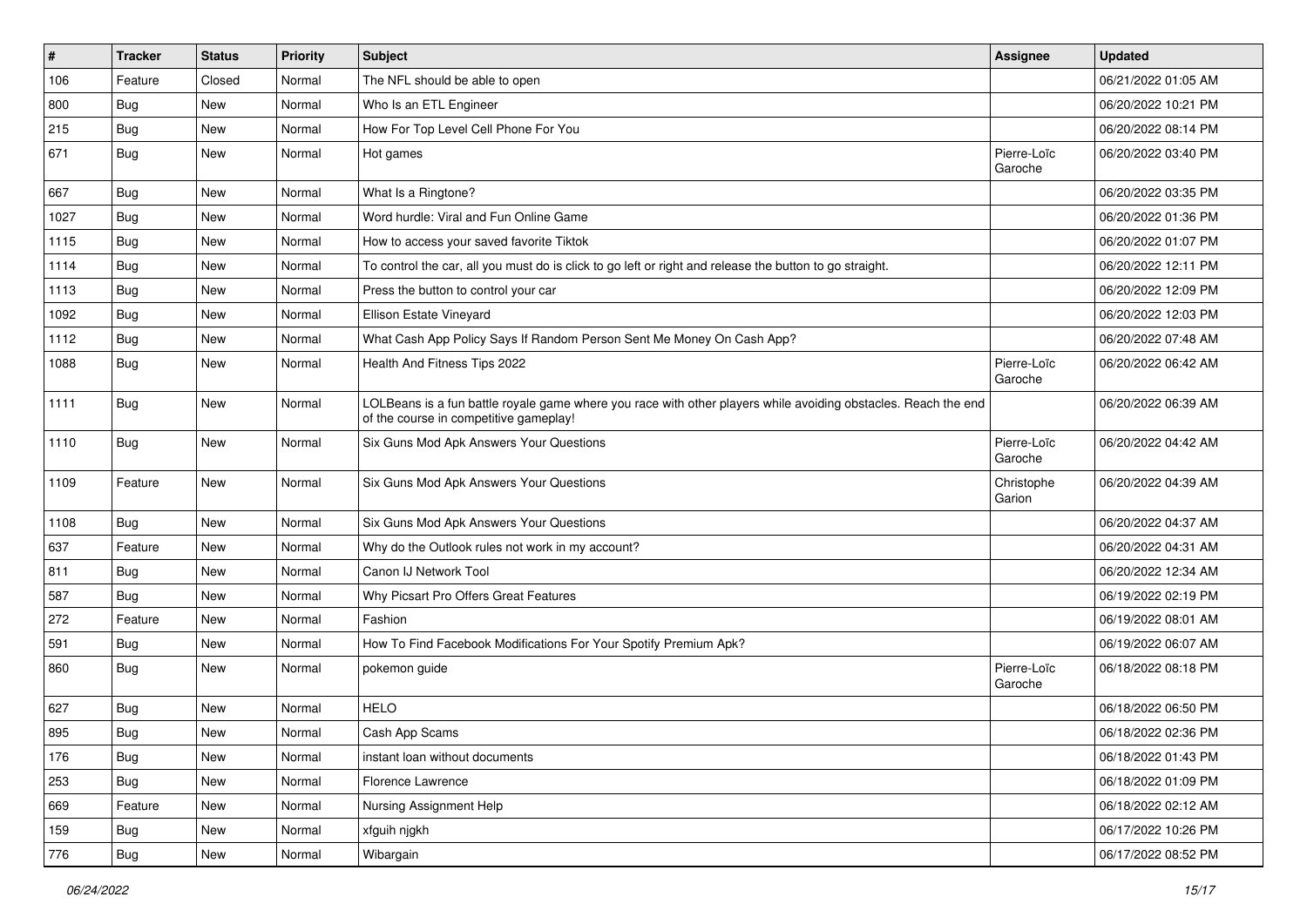| $\vert$ # | <b>Tracker</b> | <b>Status</b> | <b>Priority</b> | <b>Subject</b>                                                                                                                                                                                                                                    | <b>Assignee</b>      | <b>Updated</b>      |
|-----------|----------------|---------------|-----------------|---------------------------------------------------------------------------------------------------------------------------------------------------------------------------------------------------------------------------------------------------|----------------------|---------------------|
| 545       | Feature        | New           | Normal          | Best Canvas Print Company                                                                                                                                                                                                                         |                      | 06/17/2022 08:25 PM |
| 705       | <b>Bug</b>     | New           | Normal          | wuxiaworld                                                                                                                                                                                                                                        |                      | 06/17/2022 04:54 PM |
| 670       | <b>Bug</b>     | New           | Normal          | JTWhatsApp Apk - The New and Improved WhatsApp                                                                                                                                                                                                    |                      | 06/17/2022 04:36 PM |
| 1106      | <b>Bug</b>     | New           | Normal          | How Do I Get Cash App ++ Without Confronting Any Technical Glitches?                                                                                                                                                                              |                      | 06/17/2022 02:20 PM |
| 339       | Bug            | New           | Normal          | Upholstery Cleaning Services in Norfolk VA                                                                                                                                                                                                        |                      | 06/17/2022 04:36 AM |
| 1104      | Bug            | New           | Normal          | Idle game fix bug                                                                                                                                                                                                                                 |                      | 06/17/2022 04:35 AM |
| 697       | <b>Bug</b>     | New           | Normal          | How to Descargar Pura TV For Android                                                                                                                                                                                                              |                      | 06/16/2022 10:40 PM |
| 918       | Bug            | New           | Normal          | Antivirus for IOS                                                                                                                                                                                                                                 |                      | 06/16/2022 10:36 PM |
| 1001      | <b>Bug</b>     | New           | Normal          | Venmo Keep Saying Error?                                                                                                                                                                                                                          |                      | 06/16/2022 02:11 PM |
| 1101      | <b>Bug</b>     | New           | Normal          | How to Delete Cash App History at once?                                                                                                                                                                                                           |                      | 06/16/2022 06:49 AM |
| 675       | <b>Bug</b>     | New           | Normal          | What Are Smart Tactics To Fix Cash App Transfer Failed Hurdles?                                                                                                                                                                                   |                      | 06/16/2022 04:37 AM |
| 949       | Bug            | New           | Normal          | <b>Educational Games</b>                                                                                                                                                                                                                          |                      | 06/15/2022 09:11 PM |
| 544       | Bug            | New           | Normal          | Hey! I had a very cool idea to order our general picture on canvas for my family as a gift. But couldn't find a good<br>one. Once my friend advised me this article in which I found what I was looking for and gave a cool gift to my<br>family. |                      | 06/15/2022 08:13 PM |
| 1078      | Bug            | New           | Normal          | What Bank Is Cash App On Plaid? Find Clarity And Assistance                                                                                                                                                                                       |                      | 06/15/2022 11:56 AM |
| 1080      | <b>Bug</b>     | New           | Normal          | How to use Math Wallet   Nexo wallet   CoinTiger Exchange                                                                                                                                                                                         |                      | 06/15/2022 11:56 AM |
| 1082      | Bug            | New           | Normal          | Reset chime bank password without phone number                                                                                                                                                                                                    |                      | 06/15/2022 11:56 AM |
| 1099      | Feature        | New           | Normal          | Whatsapp Plus - A New Way Of Communicating                                                                                                                                                                                                        |                      | 06/15/2022 10:48 AM |
| 1098      | Bug            | New           | Normal          | Life of a Fisherman                                                                                                                                                                                                                               |                      | 06/15/2022 08:10 AM |
| 1079      | Bug            | New           | Normal          | How to get cheap psychology assignment?                                                                                                                                                                                                           |                      | 06/15/2022 06:00 AM |
| 1081      | Feature        | New           | Normal          | drift boss- the best driftitng game                                                                                                                                                                                                               |                      | 06/15/2022 05:56 AM |
| 963       | Feature        | New           | Normal          | Why I am not getting cool cash app card designs- call experts                                                                                                                                                                                     |                      | 06/15/2022 05:21 AM |
| 1096      | <b>Bug</b>     | New           | Normal          | Race and experience new life.                                                                                                                                                                                                                     |                      | 06/15/2022 04:45 AM |
| 1089      | <b>Bug</b>     | New           | Normal          | Pay Someone To Do My Assignment                                                                                                                                                                                                                   |                      | 06/15/2022 04:44 AM |
| 925       | <b>Bug</b>     | New           | Normal          | tavor 7                                                                                                                                                                                                                                           |                      | 06/15/2022 03:45 AM |
| 989       | <b>Bug</b>     | New           | Normal          | Barewoods Wax Cigar                                                                                                                                                                                                                               |                      | 06/14/2022 08:06 PM |
| 1094      | <b>Bug</b>     | New           | Normal          | What time does direct deposit hit Cash App?                                                                                                                                                                                                       |                      | 06/14/2022 03:27 PM |
| 995       | Feature        | New           | Normal          | "ij.start canon                                                                                                                                                                                                                                   |                      | 06/14/2022 03:27 PM |
| 1093      | <b>Bug</b>     | New           | Normal          | Uniswap Exchange                                                                                                                                                                                                                                  | Christophe<br>Garion | 06/14/2022 11:55 AM |
| 1091      | <b>Bug</b>     | New           | Normal          | Find family fun indoors and outdoors in the Jungfrau Region                                                                                                                                                                                       |                      | 06/14/2022 09:33 AM |
| 828       | Bug            | New           | Normal          | Nursery management                                                                                                                                                                                                                                |                      | 06/13/2022 08:55 AM |
| 509       | Feature        | New           | Normal          | Fashion                                                                                                                                                                                                                                           | Anonymous            | 06/13/2022 03:39 AM |